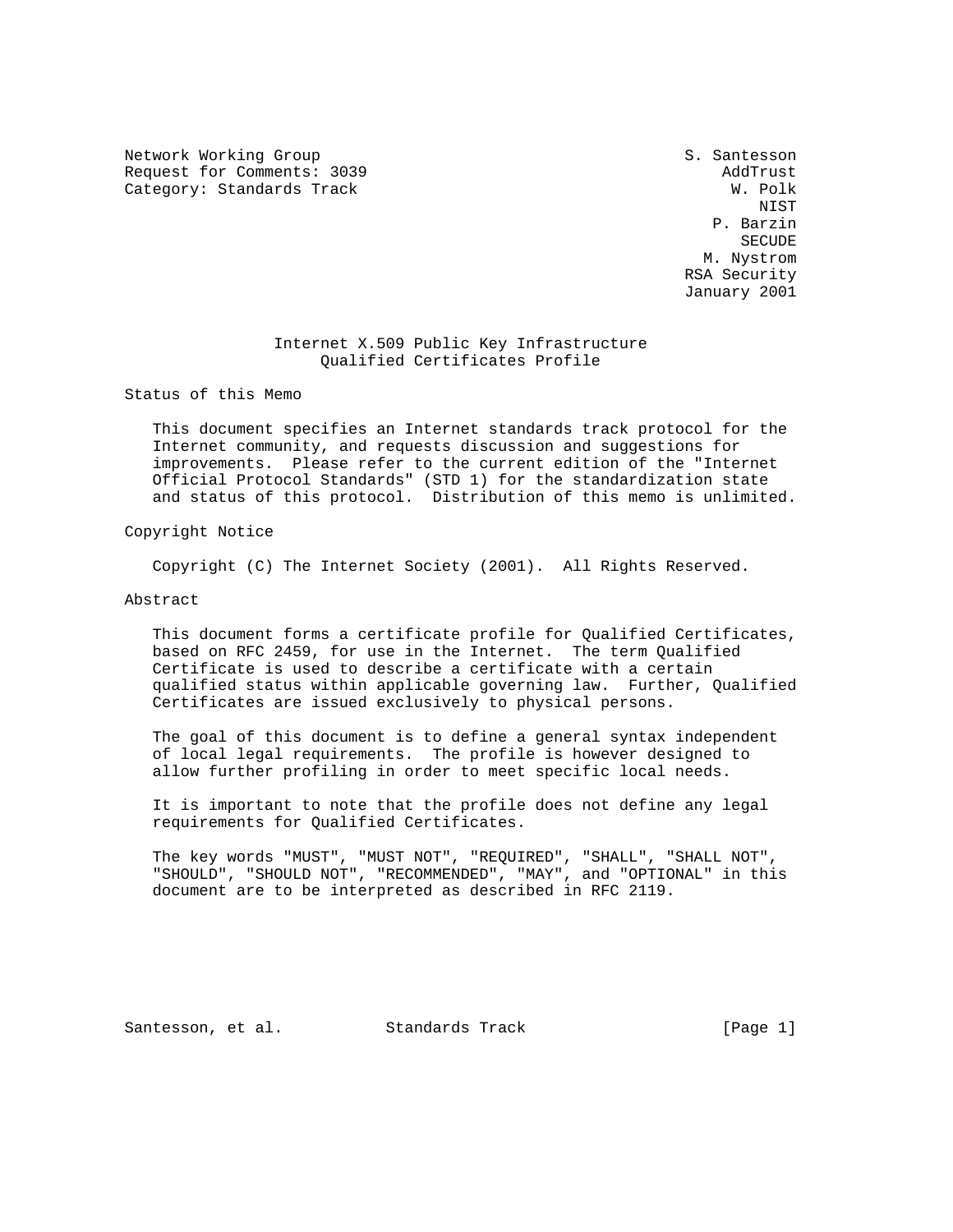| RFM | 039 |
|-----|-----|
|-----|-----|

# Table of Contents

| $\mathbf{1}$                                                    | 2              |
|-----------------------------------------------------------------|----------------|
| Requirements and Assumptions<br>$\mathcal{L}$                   | 3              |
| 2.1                                                             | $\overline{4}$ |
| 2.2                                                             | 5              |
| 2.3                                                             | 5              |
| 2.4                                                             | 5              |
| Certificate and Certificate Extensions Profile<br>$\mathcal{L}$ | 6              |
| Basic Certificate Fields<br>3 <sub>1</sub>                      | 6              |
| 3.1.1                                                           | 6              |
| 3.1.2                                                           | 6              |
| 3.2                                                             | 9              |
| Subject Directory Attributes<br>3.2.1                           | $\mathsf{Q}$   |
| 3.2.2                                                           | 1 <sub>0</sub> |
| 3.2.3                                                           | 10             |
| 3.2.4                                                           | 11             |
| Qualified Certificate Statements<br>3.2.5                       | 12             |
| 4                                                               | 14             |
| 5                                                               | 15             |
| б<br>Intellectual Property Rights                               | 16             |
| A                                                               | 17             |
|                                                                 | 17             |
| A.2                                                             | 19             |
| B.                                                              | 24             |
| $C_{\cdot}$                                                     | 24             |
| C.1                                                             | 25             |
|                                                                 | 2.5            |
|                                                                 | 27             |
| C.2                                                             | 29             |
| C.3                                                             | 32             |
| C.4                                                             | 33             |
|                                                                 | 34             |
|                                                                 | 35             |

# 1 Introduction

 This specification is one part of a family of standards for the X.509 Public Key Infrastructure (PKI) for the Internet. It is based on RFC 2459, which defines underlying certificate formats and semantics needed for a full implementation of this standard.

 The standard profiles the format for a specific type of certificates named Qualified Certificates. The term Qualified Certificates and the assumptions that affects the scope of this document are discussed in Section 2.

Santesson, et al. Standards Track [Page 2]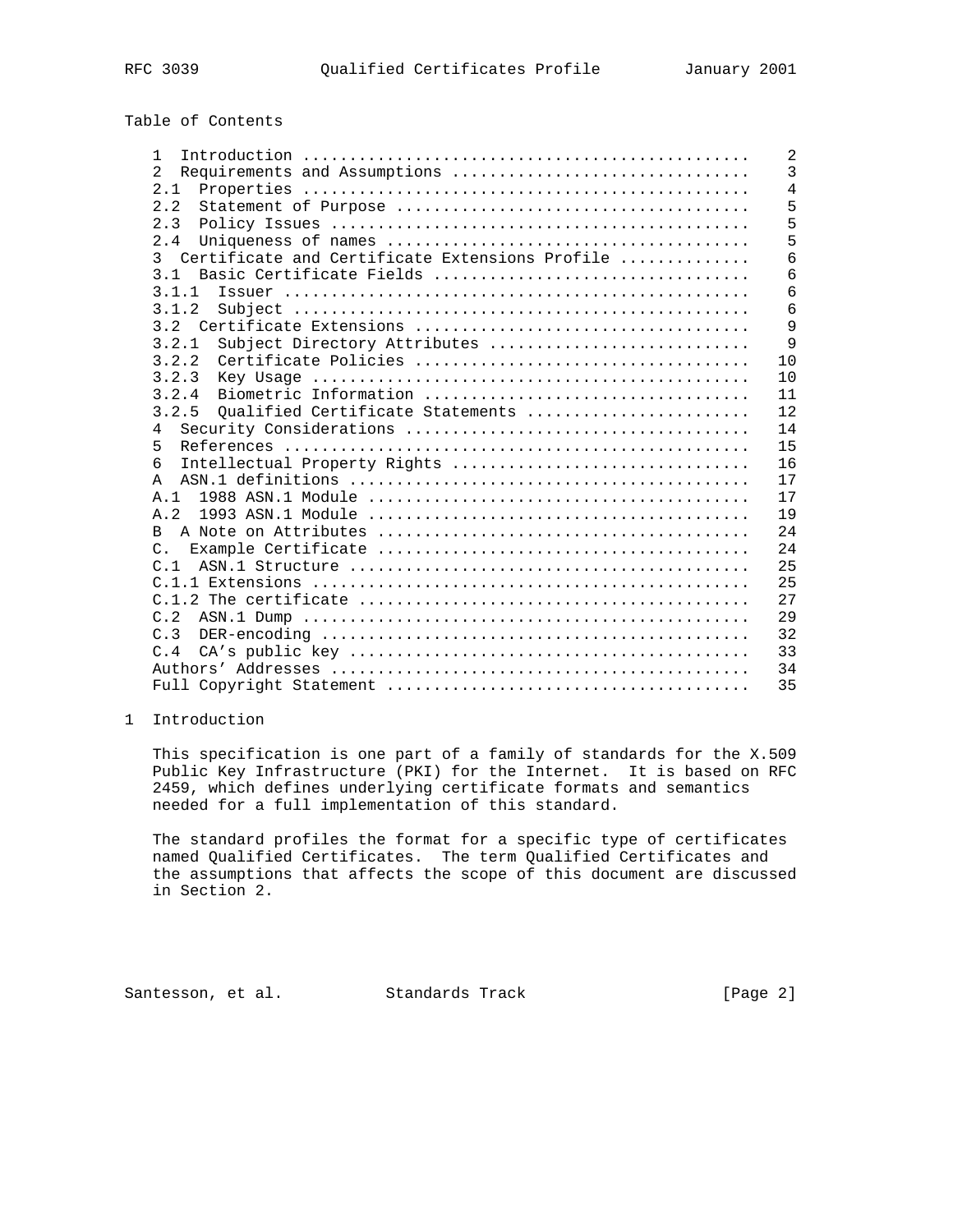Section 3 defines requirements on information content in Qualified Certificates. This profile addresses two fields in the basic certificate as well as five certificate extensions. The certificate fields are the subject and issuer fields. The certificate extensions are subject directory attributes, certificate policies, key usage, a private extension for storage of biometric data and a private extension for storage of statements related to Qualified Certificates. The private extensions are presented in the 1993 Abstract Syntax Notation One (ASN.1), but in conformance with RFC 2459 the 1988 ASN.1 module in Appendix A contains all normative definitions (the 1993 module in Appendix A is informative).

 In Section 4, some security considerations are discussed in order to clarify the security context in which Qualified Certificates are assumed to be utilized. Section 5 contains the references.

 Appendix A contains all relevant ASN.1 [X.680] structures that are not already defined in RFC 2459. Appendix B contains a note on attributes. Appendix C contains an example certificate. Appendix D contains authors' addresses and Appendix E contains the IETF Copyright Statement.

 It should be noted that this specification does not define the specific semantics of Qualified Certificates, and does not define the policies that should be used with them. That is, this document defines what information should go into Qualified Certificates, but not what that information means. A system that uses Qualified Certificates must define its own semantics for the information in Qualified Certificates. It is expected that laws and corporate policies will make these definitions.

2 Requirements and Assumptions

 The term "Qualified Certificate" has been used by the European Commission to describe a certain type of certificates with specific relevance for European legislation. This specification is intended to support this class of certificates, but its scope is not limited to this application.

 Within this standard the term "Qualified Certificate" is used more generally, describing the format for a certificate whose primary purpose is identifying a person with high level of assurance in public non-repudiation services. The actual mechanisms that will decide whether a certificate should or should not be considered to be a "Qualified Certificate" in regard to any legislation are outside the scope of this standard.

Santesson, et al. Standards Track [Page 3]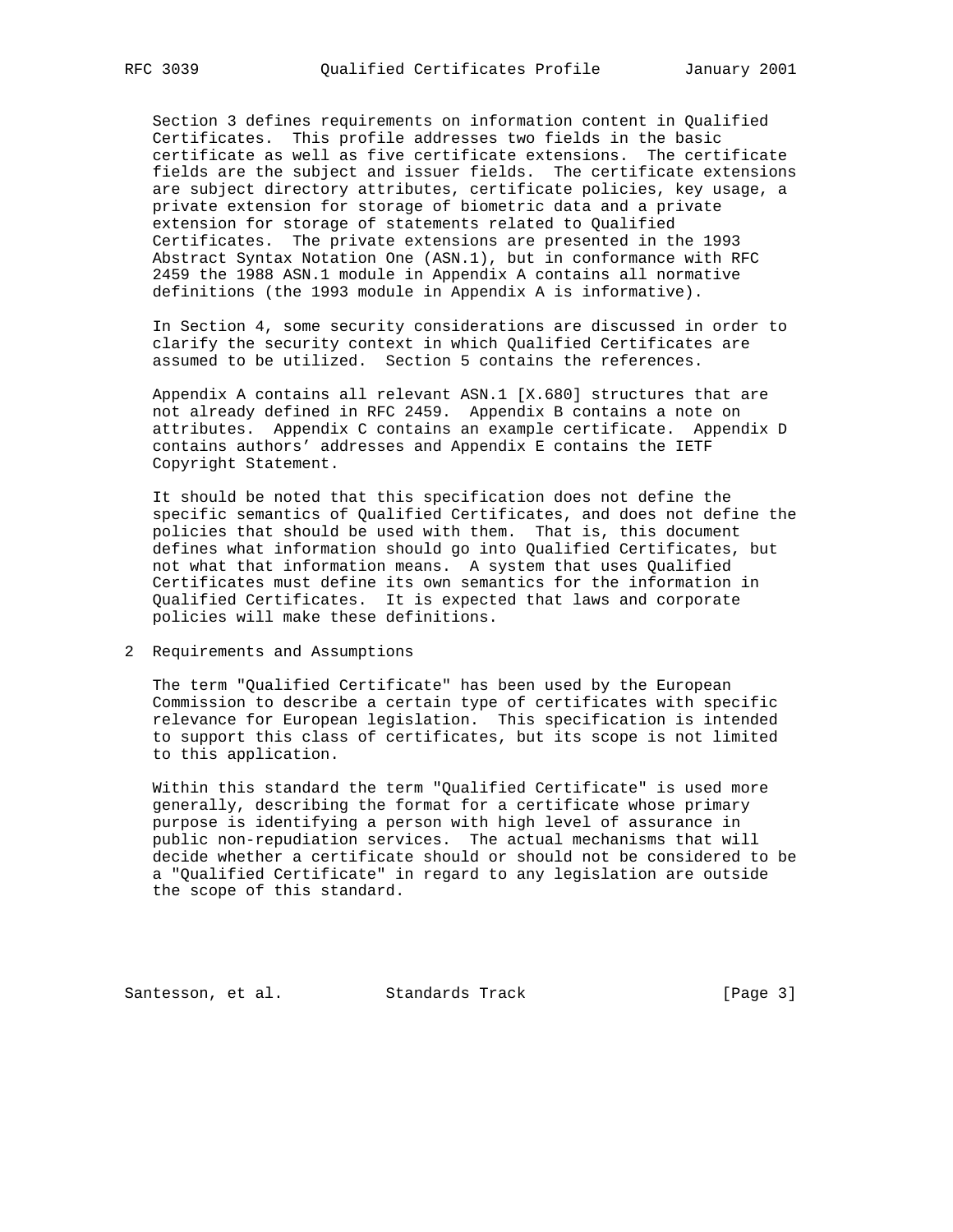Harmonization in the field of Qualified Certificates is essential within several aspects that fall outside the scope of RFC 2459. The most important aspects that affect the scope of this specification are:

- Definition of names and identity information in order to identify the associated subject in a uniform way.
- Definition of information which identifies the CA and the jurisdiction under which the CA operates when issuing a particular certificate.
- Definition of key usage extension usage for Qualified Certificates.
- Definition of information structure for storage of biometric information.
- Definition of a standardized way to store predefined statements with relevance for Qualified Certificates.
- Requirements for critical extensions.
- 2.1 Properties

 A Qualified Certificate as defined in this standard is assumed to have the following properties:

- The certificate is issued by a CA that makes a public statement that the certificate serves the purpose of a Qualified Certificate, as discussed in Section 2.2
- The certificate indicates a certificate policy consistent with liabilities, practices and procedures undertaken by the CA, as discussed in 2.3
- The certificate is issued to a natural person (living human being).
- The certificate contains an identity based on a pseudonym or a real name of the subject.

Santesson, et al. Standards Track [Page 4]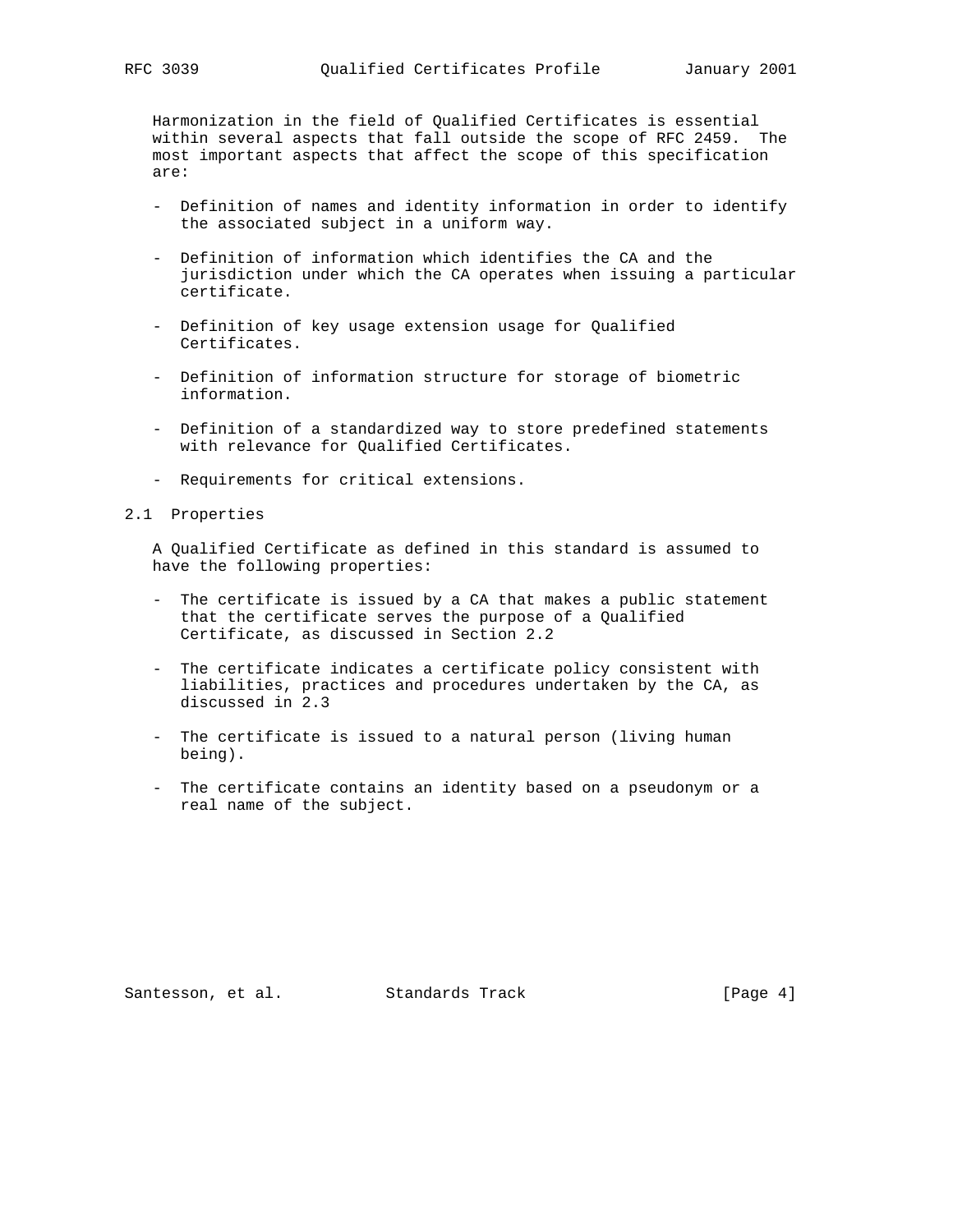## 2.2 Statement of Purpose

 For a certificate to serve the purpose of being a Qualified Certificate, this profile assumes that the CA will have to include in the certificate information that explicitly defines this intent.

 The function of this information is thus to assist any concerned entity in evaluating the risk associated with creating or accepting signatures that are based on a Qualified Certificate.

 This profile defines two complementary ways to include this information:

- As information defined by a certificate policy included in the certificate policies extension, and
- As a statement included in the Qualified Certificates Statements extension.

## 2.3 Policy Issues

 Certain policy aspects define the context in which this profile is to be understood and used. It is however outside the scope of this profile to specify any policies or legal aspects that will govern services that issue or utilize certificates according to this profile.

 It is however assumed that the issuing CA will undertake to follow a publicly available certificate policy that is consistent with its liabilities, practices and procedures.

## 2.4 Uniqueness of names

 Distinguished name is originally defined in X.501 [X.501] as a representation of a directory name, defined as a construct that identifies a particular object from among the set of all objects. An object can be assigned a distinguished name without being represented by an entry in the Directory, but this name is then the name its object entry could have had if it were represented in the Directory. In the context of qualified certificates, a distinguished name denotes a set of attribute values [X.501] which forms a name that is unambiguous within a certain domain that forms either a real or a virtual DIT (Directory Information Tree)[X.501]. In the case of subject names the domain is assumed to be at least the issuing domain of the CA. The distinguished name MUST be unique for each subject entity certified by the one CA as defined by the issuer name field, during the whole life time of the CA.

Santesson, et al. Standards Track [Page 5]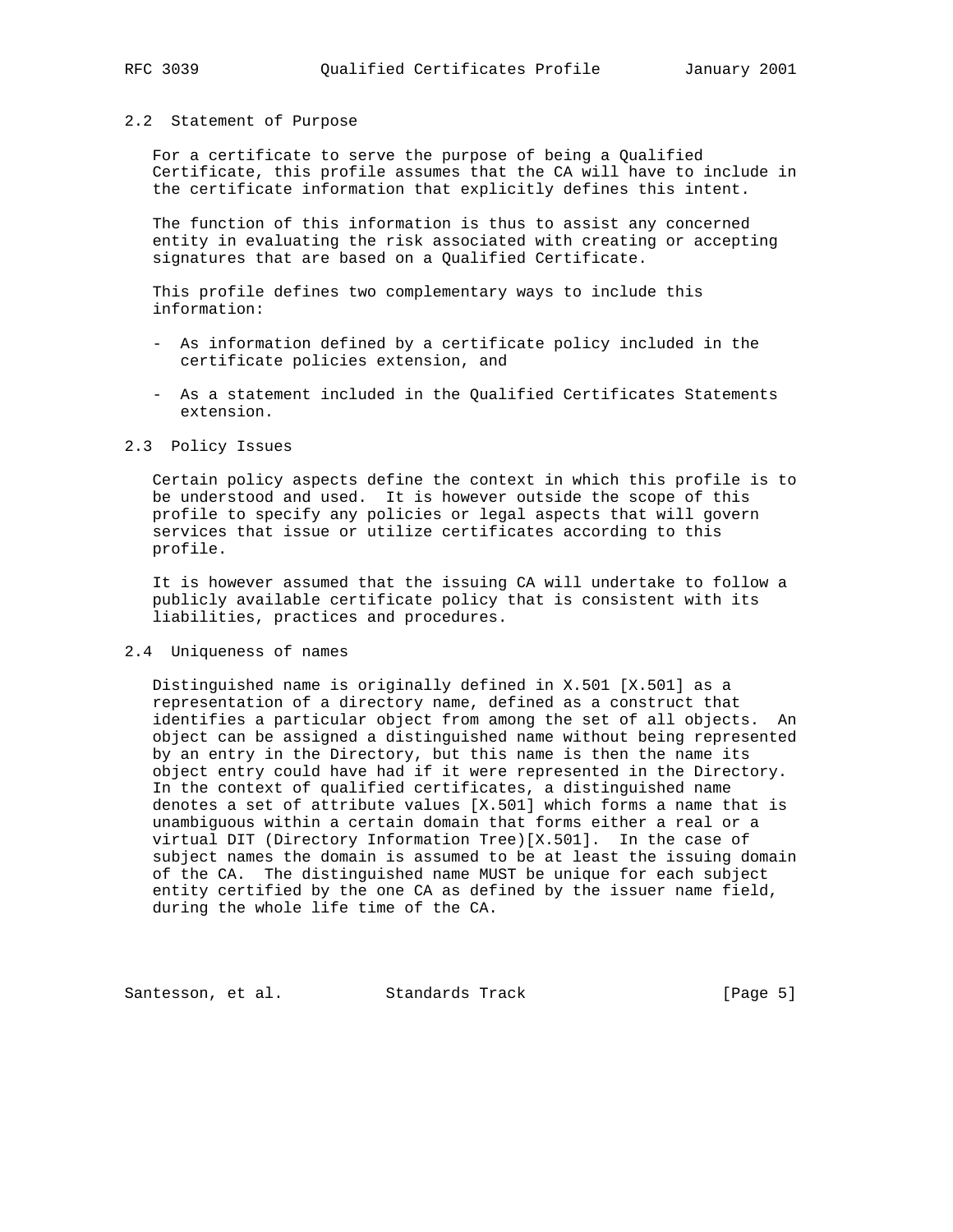3 Certificate and Certificate Extensions Profile

 This section defines a profile for Qualified Certificates. The profile is based on the Internet certificate profile RFC 2459 which in turn is based on the X.509 version 3 format. For full implementation of this section implementers are REQUIRED to consult the underlying formats and semantics defined in RFC 2459.

 ASN.1 definitions relevant for this section that are not supplied by RFC 2459 are supplied in Appendix A.

3.1 Basic Certificate Fields

 This specification provides additional details regarding the contents of two fields in the basic certificate. These fields are the issuer and subject fields.

3.1.1 Issuer

 The issuer field SHALL identify the organization responsible for issuing the certificate. The name SHOULD be an officially registered name of the organization.

 The identity of the issuer SHALL be specified using an appropriate subset of the following attributes:

 domainComponent; countryName; stateOrProvinceName; organizationName; localityName; and serialNumber.

 Additional attributes MAY be present but they SHOULD NOT be necessary to identify the issuing organization.

 Attributes present in the issuer field SHOULD be consistent with the laws under which the issuer operates.

 A relying party MAY have to consult associated certificate policies and/or the issuer's CPS, in order to determine the semantics of name fields and the laws under which the issuer operates.

3.1.2 Subject

 The subject field of a certificate compliant with this profile SHALL contain a distinguished name of the subject (see 2.4 for definition of distinguished name).

Santesson, et al. Standards Track [Page 6]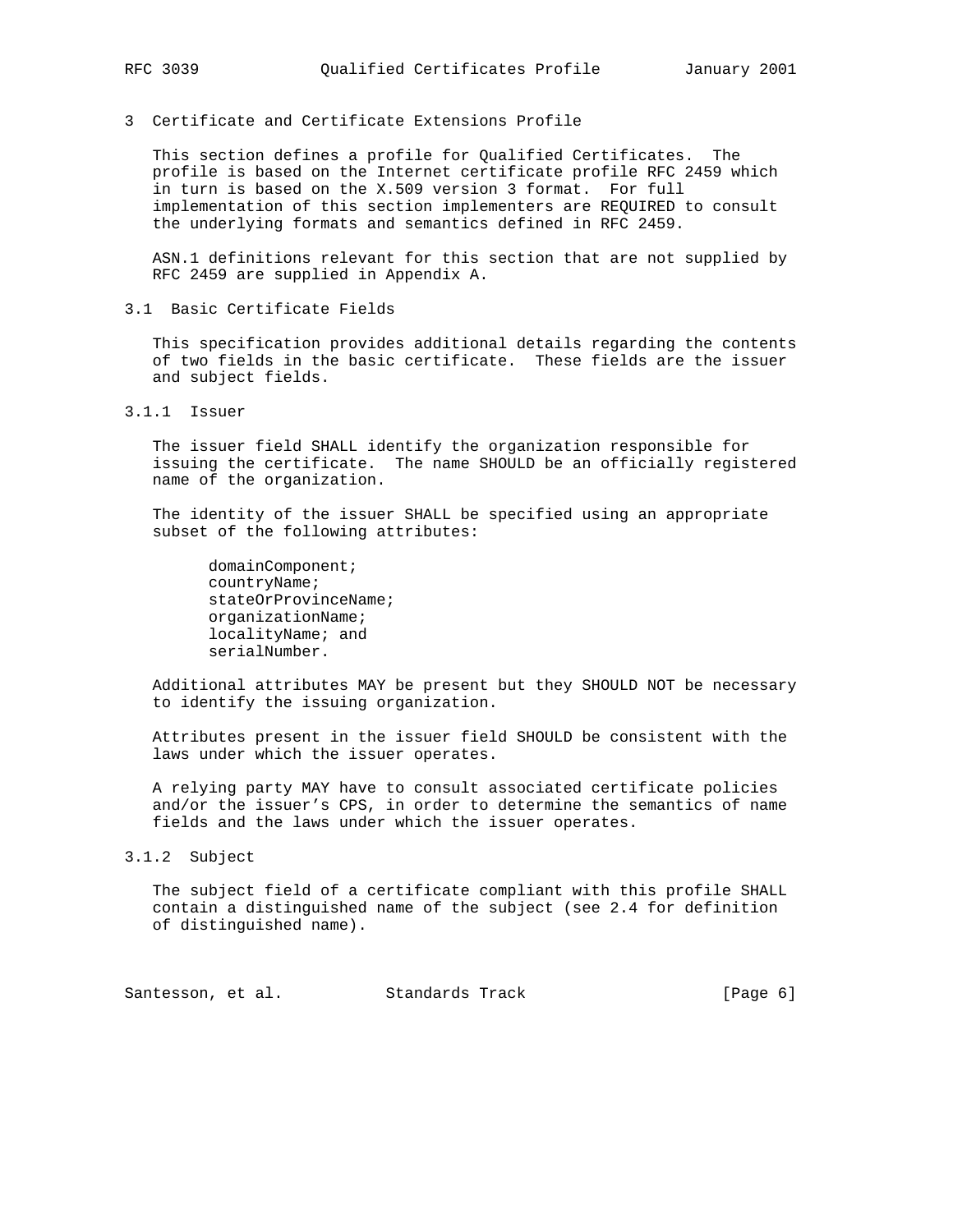The subject field SHALL contain an appropriate subset of the following attributes:

 countryName; commonName; surname; givenName; pseudonym; serialNumber; organizationName; organizationalUnitName; stateOrProvinceName localityName and postalAddress.

 Other attributes may be present but MUST NOT be necessary to distinguish the subject name from other subject names within the issuer domain.

 Of these attributes, the subject field SHALL include at least one of the following:

 Choice I: commonName Choice II: givenName Choice III: pseudonym

 The countryName attribute value specifies a general context in which other attributes are to be understood. The country attribute does not necessarily indicate the subject's country of citizenship or country of residence, nor does it have to indicate the country of issuance.

 Note: Many X.500 implementations require the presence of countryName in the DIT. In cases where the subject name, as specified in the subject field, specifies a public X.500 directory entry, the countryName attribute SHOULD always be present.

 The commonName attribute value SHALL, when present, contain a name of the subject. This MAY be in the subject's preferred presentation format, or a format preferred by the CA, or some other format. Pseudonyms, nicknames and names with spelling other than defined by the registered name MAY be used. To understand the nature of the name presented in commonName, complying applications MAY have to examine present values of the givenName and surname attributes, or the pseudonym attribute.

Santesson, et al. Standards Track [Page 7]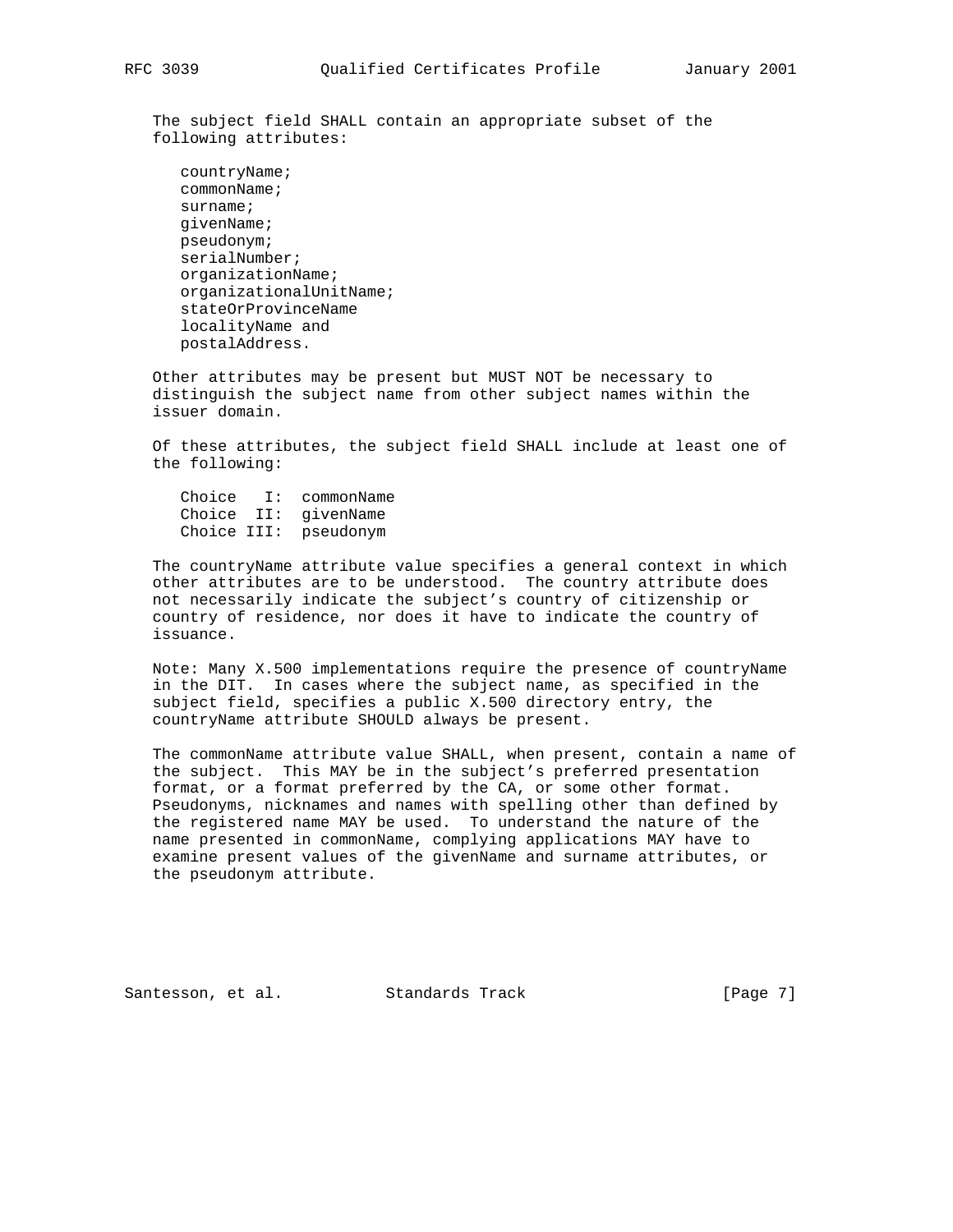Note: Many client implementations presuppose the presence of the commonName attribute value in the subject field and use this value to display the subject's name regardless of present givenName, surname or pseudonym attribute values.

 The surname and givenName attribute types SHALL, if present, contain the registered name of the subject, in accordance with the laws under which the CA prepares the certificate. These attributes SHALL be used in the subject field if the commonName attribute is not present. In cases where the subject only has a single name registered, the givenName attribute SHALL be used and the surname attribute SHALL be omitted.

 The pseudonym attribute type SHALL, if present, contain a pseudonym of the subject. Use of the pseudonym attribute MUST NOT be combined with use of any of the attributes surname and/or givenName.

 The serialNumber attribute type SHALL, when present, be used to differentiate between names where the subject field would otherwise be identical. This attribute has no defined semantics beyond ensuring uniqueness of subject names. It MAY contain a number or code assigned by the CA or an identifier assigned by a government or civil authority. It is the CA's responsibility to ensure that the serialNumber is sufficient to resolve any subject name collisions.

 The organizationName and the organizationalUnitName attribute types SHALL, when present, be used to store the name and relevant information of an organization with which the subject is associated. The type of association between the organization and the subject is beyond the scope of this document.

 The postalAddress, the stateOrProvinceName and the localityName attribute types SHALL, when present, be used to store address and geographical information with which the subject is associated. If an organizationName value also is present then the postalAddress, stateOrProvinceName and localityName attribute values SHALL be associated with the specified organization. The type of association between the postalAddress, stateOrProvinceName and the localityName and either the subject or the organizationName is beyond the scope of this document.

 Compliant implementations SHALL be able to interpret the attributes named in this section.

Santesson, et al. Standards Track [Page 8]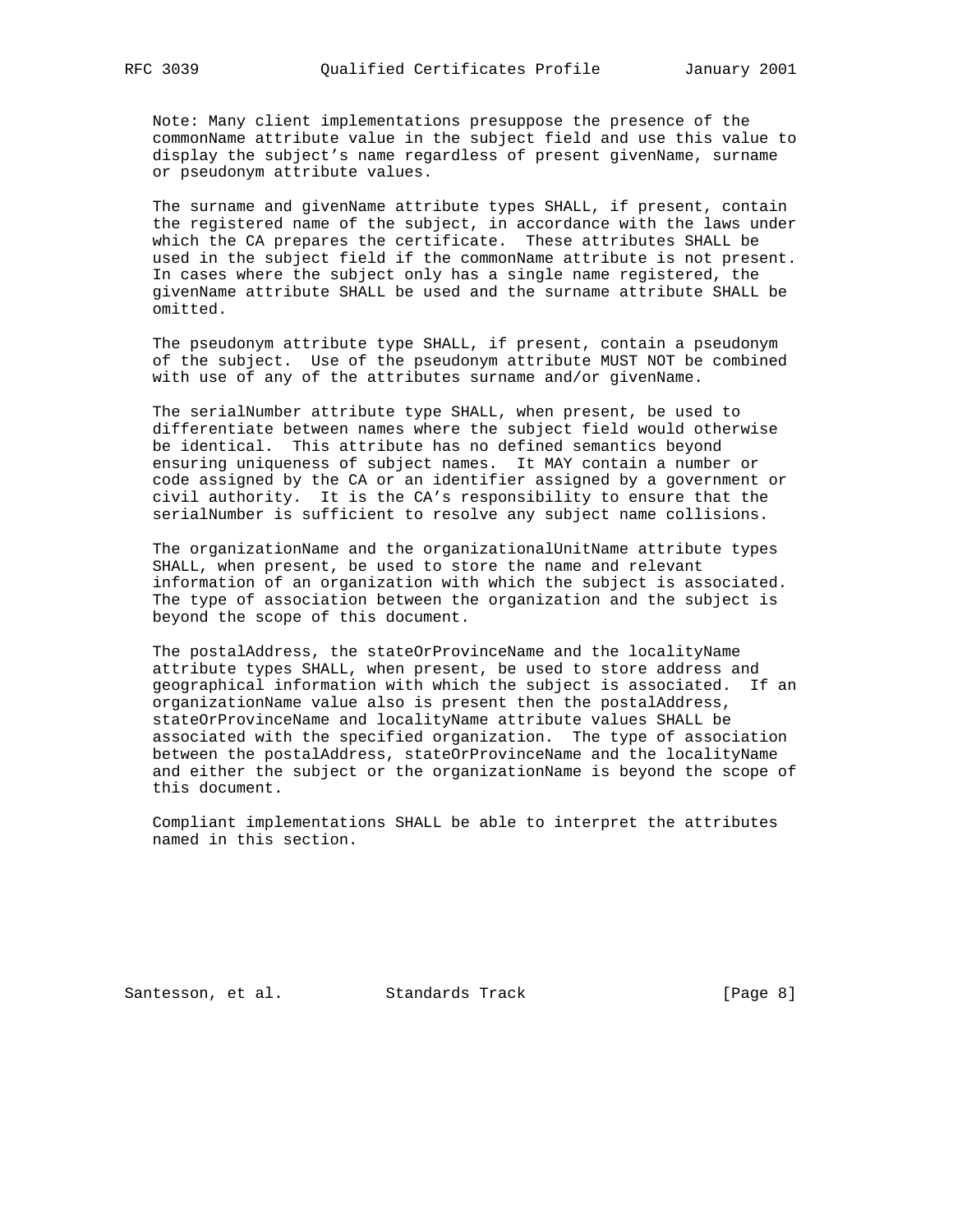## 3.2 Certificate Extensions

 This specification provides additional details regarding the contents of five certificate extensions. These extensions are the subject directory attributes, certificate policies, key usage, private extension for biometric information and private extension for Qualified Certificate statements.

## 3.2.1 Subject Directory Attributes

 The subjectDirectoryAttributes extension MAY contain additional attributes, associated with the subject, as complement to present information in the subject field and the subject alternative name extension.

 Attributes suitable for storage in this extension are attributes, which are not part of the subject's distinguished name, but which MAY still be useful for other purposes (e.g., authorization).

This extension MUST NOT be marked critical.

 Compliant implementations SHALL be able to interpret the following attributes:

 title; dateOfBirth; placeOfBirth; gender; countryOfCitizenship; and countryOfResidence.

Other attributes MAY be included according to local definitions.

 The title attribute type SHALL, when present, be used to store a designated position or function of the subject within the organization specified by present organizational attributes in the subject field. The association between the title, the subject and the organization is beyond the scope of this document.

 The dateOfBirth attribute SHALL, when present, contain the value of the date of birth of the subject. The manner in which the date of birth is associated with the subject is outside the scope of this document.

 The placeOfBirth attribute SHALL, when present, contain the value of the place of birth of the subject. The manner in which the place of birth is associated with the subject is outside the scope of this document.

Santesson, et al. Standards Track [Page 9]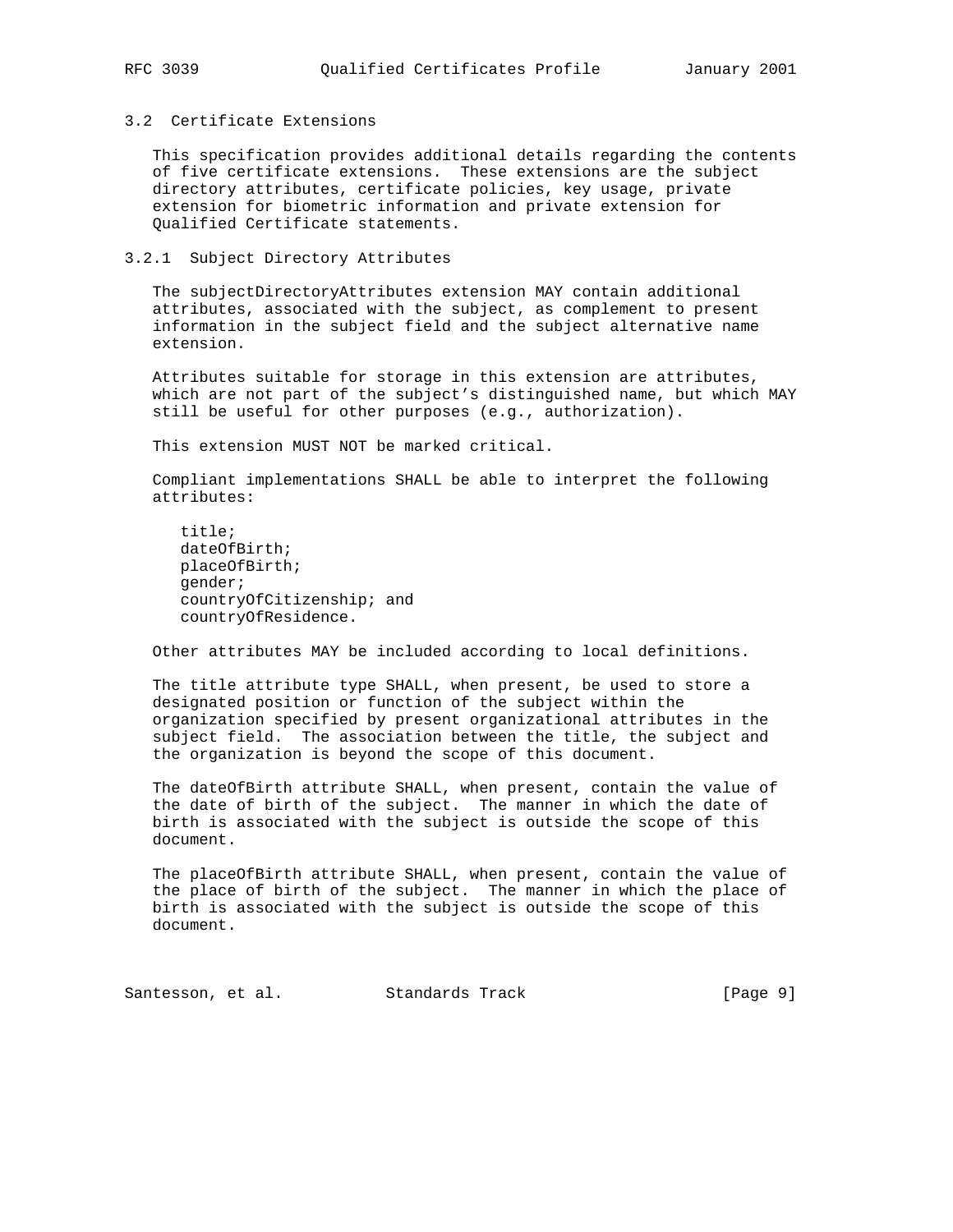The gender attribute SHALL, when present, contain the value of the gender of the subject. For females the value "F" (or "f") and for males the value "M" (or "m") have to be used. The manner in which the gender is associated with the subject is outside the scope of this document.

 The countryOfCitizenship attribute SHALL, when present, contain the identifier of at least one of the subject's claimed countries of citizenship at the time that the certificate was issued. If the subject is a citizen of more than one country, more than one country MAY be present. Determination of citizenship is a matter of law and is outside the scope of this document.

 The countryOfResidence attribute SHALL, when present, contain the value of at least one country in which the subject is resident. If the subject is a resident of more than one country, more than one country MAY be present. Determination of residence is a matter of law and is outside the scope of this document.

3.2.2 Certificate Policies

 The certificate policies extension SHALL contain the identifier of at least one certificate policy which reflects the practices and procedures undertaken by the CA. The certificate policy extension MAY be marked critical.

 Information provided by the issuer stating the purpose of the certificate as discussed in Section 2.2 SHOULD be evident through indicated policies.

 The certificate policies extension SHOULD include all policy information needed for validation of the certificate. If policy information is included in the QCStatements extension (see 3.2.5), then this information SHOULD also be defined by indicated policies.

 Certificate policies MAY be combined with any qualifier defined in RFC 2459.

3.2.3 Key Usage

 The key usage extension SHALL be present. If the key usage nonRepudiation bit is asserted then it SHOULD NOT be combined with any other key usage , i.e., if set, the key usage non-repudiation SHOULD be set exclusively.

The key usage extension MAY be marked critical.

Santesson, et al. Standards Track [Page 10]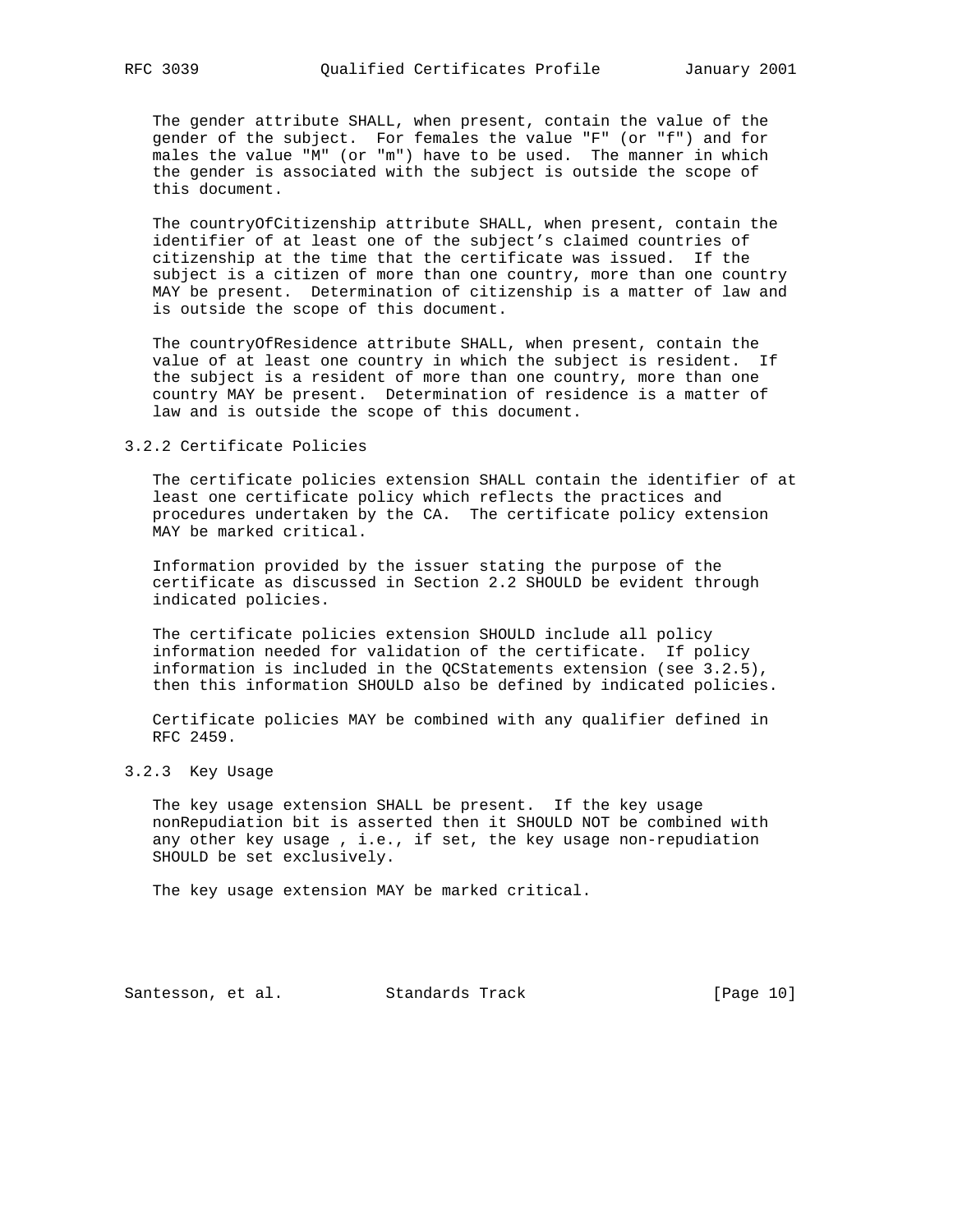# 3.2.4 Biometric Information

 This section defines an extension for storage of biometric information. Biometric information is stored in the form of a hash of a biometric template.

 The purpose of this extension is to provide means for authentication of biometric information. The biometric information that corresponds to the stored hash is not stored in this extension, but the extension MAY include an URI pointing to a location where this information can be obtained. If included, this URI does not imply that this is the only way to access this information.

 It is RECOMMENDED that biometric information in this extension is limited to information types suitable for human verification, i.e., where the decision of whether the information is an accurate representation of the subject is naturally performed by a person. This implies a usage where the biometric information is represented by, for example, a graphical image displayed to the relying party, which MAY be used by the relying party to enhance identification of the subject.

This extension MUST NOT be marked critical.

| biometricInfo EXTENSION ::=<br>SYNTAX<br>IDENTIFIED BY                                                                           | BiometricSyntax<br>id-pe-biometricInfo }                        |
|----------------------------------------------------------------------------------------------------------------------------------|-----------------------------------------------------------------|
| $id-pe-biometricInfo OBJECT IDENTIFYER :: = \{id-pe 2\}$                                                                         |                                                                 |
| BiometricSyntax ::= SEQUENCE OF BiometricData                                                                                    |                                                                 |
| $BiometricData :: = SEQUENCE$<br>typeOfBiometricData TypeOfBiometricData,<br>hashAlqorithm<br>biometricDataHash<br>sourceDataUri | AlgorithmIdentifier,<br>OCTET STRING,<br>IA5String OPTIONAL }   |
| $TypeOfBiometricData :: = CHOICE$<br>predefinedBiometricType<br>biometricDataID                                                  | PredefinedBiometricType,<br>OBJECT IDENTIFIER                   |
| PredefinedBiometricType ::= INTEGER $\{$ picture(0),                                                                             | $handwritten-signature(1)$ } (picture   handwritten-signature,) |

Santesson, et al. Standards Track [Page 11]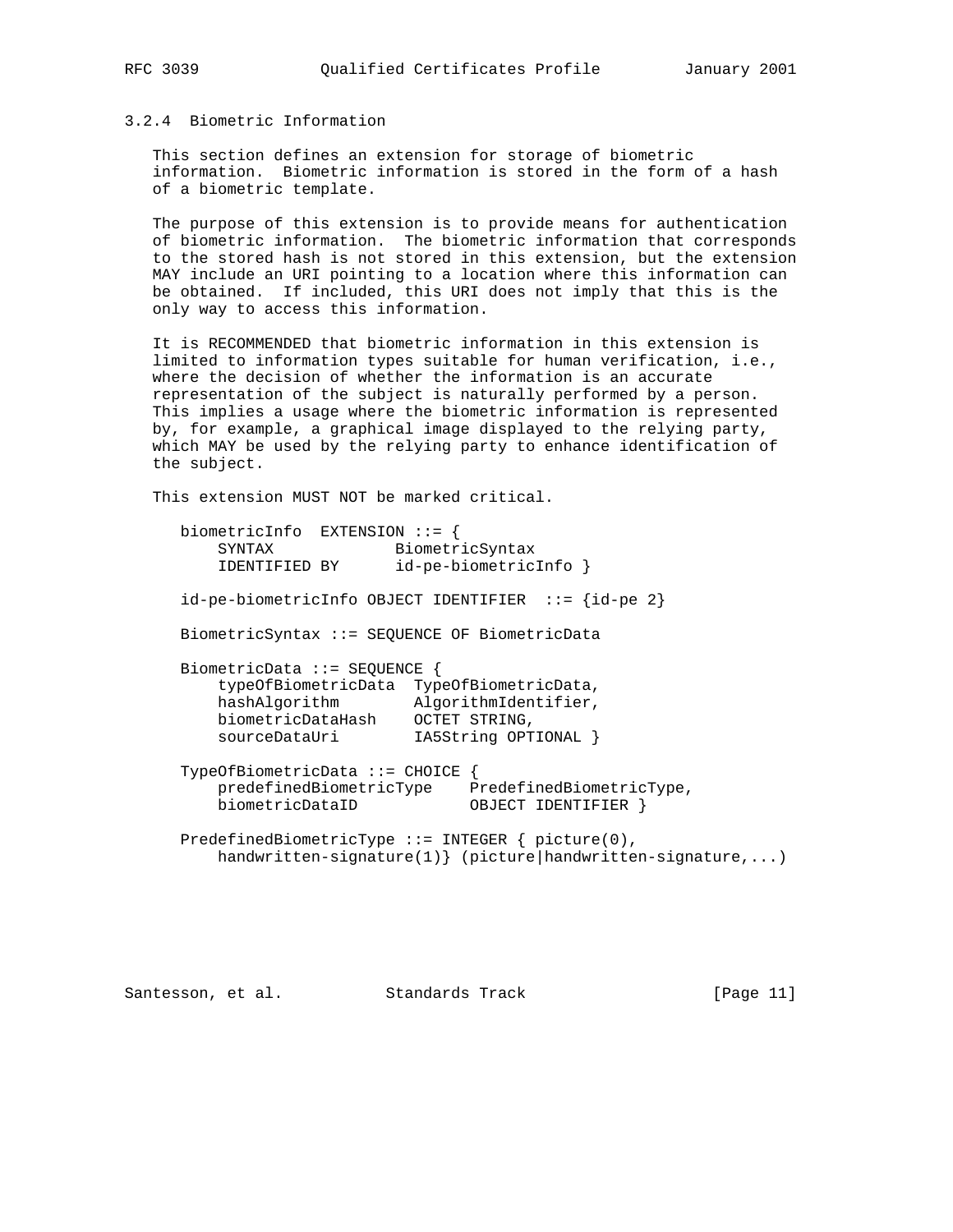The predefined biometric type picture, when present, SHALL identify that the source picture is in the form of a displayable graphical image of the subject. The hash of the graphical image SHALL only be calculated over the image data excluding any labels defining the image type.

 The predefined biometric type handwritten-signature, when present, SHALL identify that the source data is in the form of a displayable graphical image of the subject's handwritten signature. The hash of the graphical image SHALL only be calculated over the image data excluding any labels defining the image type.

## 3.2.5 Qualified Certificate Statements

 This section defines an extension for inclusion of defined statements related to Qualified Certificates.

 A typical statement suitable for inclusion in this extension MAY be a statement by the issuer that the certificate is issued as a Qualified Certificate in accordance with a particular legal system (as discussed in Section 2.2).

 Other statements suitable for inclusion in this extension MAY be statements related to the applicable legal jurisdiction within which the certificate is issued. As an example this MAY include a maximum reliance limit for the certificate indicating restrictions on CA's liability.

 Each statement SHALL include an object identifier for the statement and MAY also include optional qualifying data contained in the statementInfo parameter.

 If the statementInfo parameter is included then the object identifier of the statement SHALL define the syntax and SHOULD define the semantics of this parameter. If the object identifier does not define the semantics, a relying party may have to consult a relevant certificate policy or CPS to determine the exact semantics.

 This extension may be critical or non-critical. If the extension is critical, this means that all statements included in the extension are regarded as critical.

| $qcStatements$ EXTENSION ::= { |                      |                                     |  |
|--------------------------------|----------------------|-------------------------------------|--|
| SYNTAX                         | OCStatements         |                                     |  |
| IDENTIFIED BY                  | id-pe-qcStatements } |                                     |  |
| id-pe-qcStatements             |                      | OBJECT IDENTIFIER $::=$ { id-pe 3 } |  |

Santesson, et al. Standards Track [Page 12]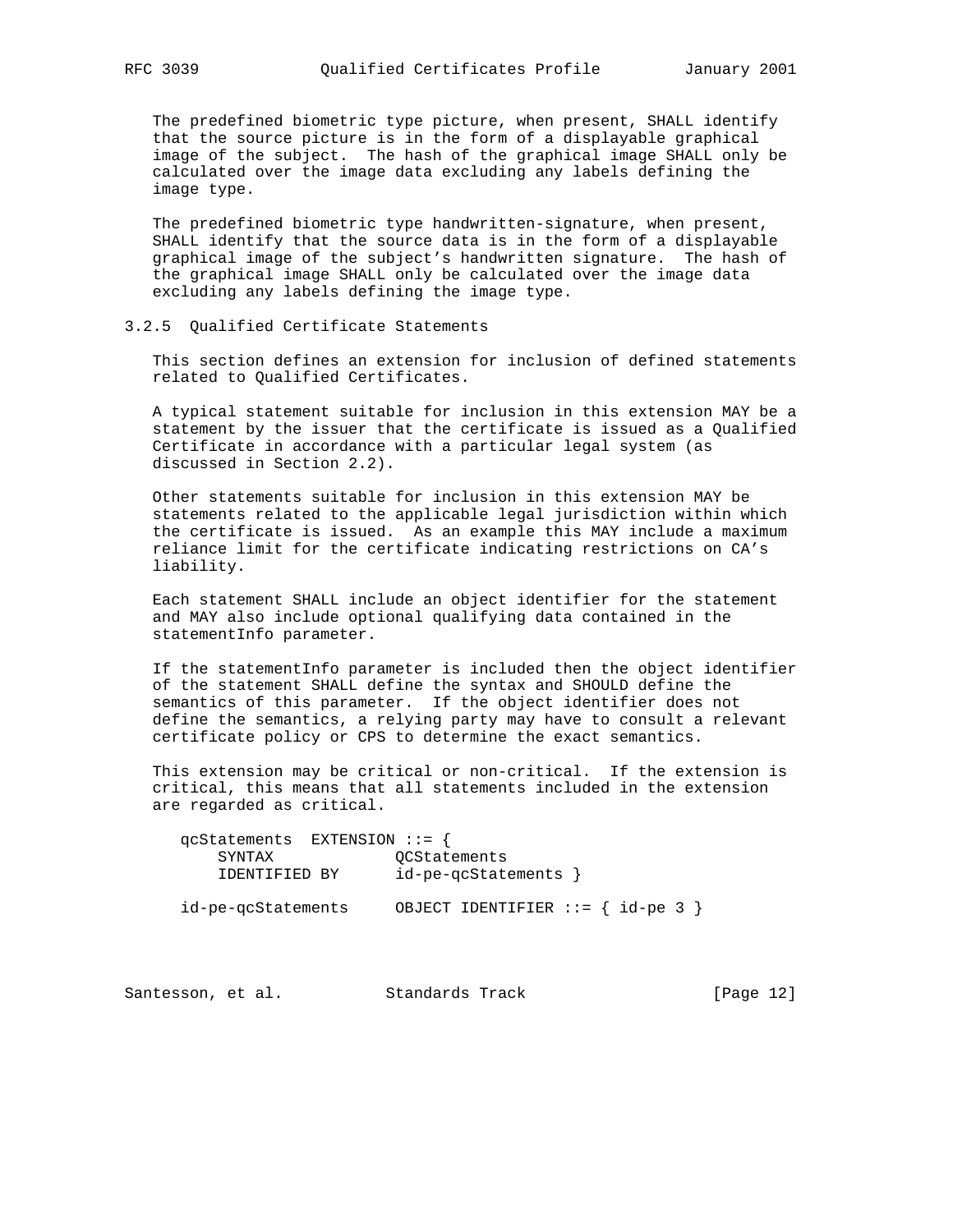QCStatements ::= SEQUENCE OF QCStatement QCStatement ::= SEQUENCE { statementId QC-STATEMENT.&Id({SupportedStatements}), statementInfo QC-STATEMENT.&Type ({SupportedStatements}{@statementId}) OPTIONAL }

SupportedStatements  $QC$ -STATEMENT ::= {  $qcStatement-1, ...$ }

3.2.5.1 Predefined Statements

 This profile includes one predefined object identifier (id-qcs pkixQCSyntax-v1), identifying conformance with syntax and semantics defined in this profile. This Qualified Certificate profile is referred to as version 1.

```
 qcStatement-1 QC-STATEMENT ::= { SYNTAX SemanticsInformation
    IDENTIFIED BY id-qcs-pkixQCSyntax-v1 }
 -- This statement identifies conformance with syntax and
 -- semantics defined in this Qualified Certificate profile
 -- (Version 1). The SemanticsInformation may optionally contain
 -- additional semantics information as specified.
SemanticsInformation ::= SEQUENCE {
    semanticsIdentifier OBJECT IDENTIFIER OPTIONAL,
     nameRegistrationAuthorities NameRegistrationAuthorities
                                                     OPTIONAL }
     (WITH COMPONENTS {..., semanticsIdentifier PRESENT}|
     WITH COMPONENTS {..., nameRegistrationAuthorities PRESENT})
 NameRegistrationAuthorities ::= SEQUENCE SIZE (1..MAX) OF
    GeneralName
```
 The SementicsInformation component identified by id-qcs pkixQCSyntax-v1 MAY contain a semantics identifier and MAY identify one or more name registration authorities.

 The semanticsIdentifier component, if present, SHALL contain an OID, defining semantics for attributes and names in basic certificate fields and certificate extensions. The OID may define semantics for all, or for a subgroup of all present attributes and/or names.

 The NameRegistrationAuthorities component, if present, SHALL contain a name of one or more name registration authorities, responsible for registration of attributes or names associated with the subject. The association between an identified name registration authority and present attributes MAY be defined by a semantics identifier OID, by a certificate policy (or CPS) or some other implicit factors.

Santesson, et al. Standards Track [Page 13]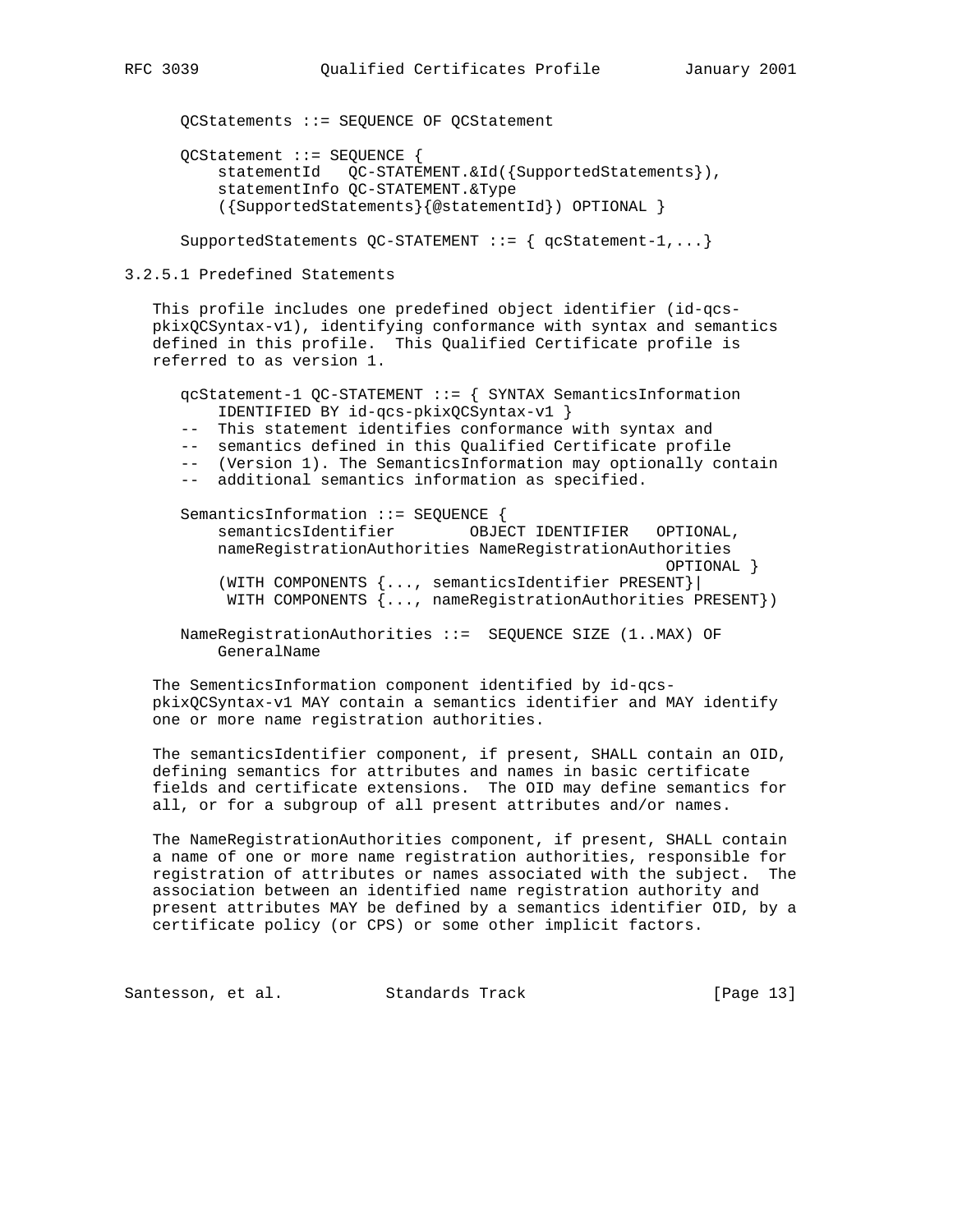If a value of type SemanticsInformation is present in a QCStatement then at least one of the fields semanticsIdentifier and nameRegistrationAuthorities must be present, as indicated.

4 Security Considerations

 The legal value of a digital signature that is validated with a Qualified Certificate will be highly dependent upon the policy governing the use of the associated private key. Both the private key holder as well as the relying party should make sure that the private key is used only with the consent of the legitimate key holder.

 Since the public keys are for public use with legal implications for involved parties, certain conditions should exist before CAs issue certificates as Qualified Certificates. The associated private keys must be unique for the subject, and must be maintained under the subject's sole control. That is, a CA should not issue a qualified certificate if the means to use the private key is not protected against unintended usage. This implies that the CA have some knowledge about the subject's cryptographic module.

 The CA must further verify that the public key contained in the certificate is legitimately representing the subject.

 CAs should not issue CA certificates with policy mapping extensions indicating acceptance of another CA's policy unless these conditions are met.

 Combining the nonRepudiation bit in the keyUsage certificate extension with other keyUsage bits may have security implications and this specification therefore recommends against such practices.

 The ability to compare two qualified certificates to determine if they represent the same physical entity is dependent on the semantics of the subjects' names. The semantics of a particular attribute may be different for different issuers. Comparing names without knowledge of the semantics of names in these particular certificates may provide misleading results.

 This specification is a profile of RFC 2459. The security considerations section of that document applies to this specification as well.

Santesson, et al. Standards Track [Page 14]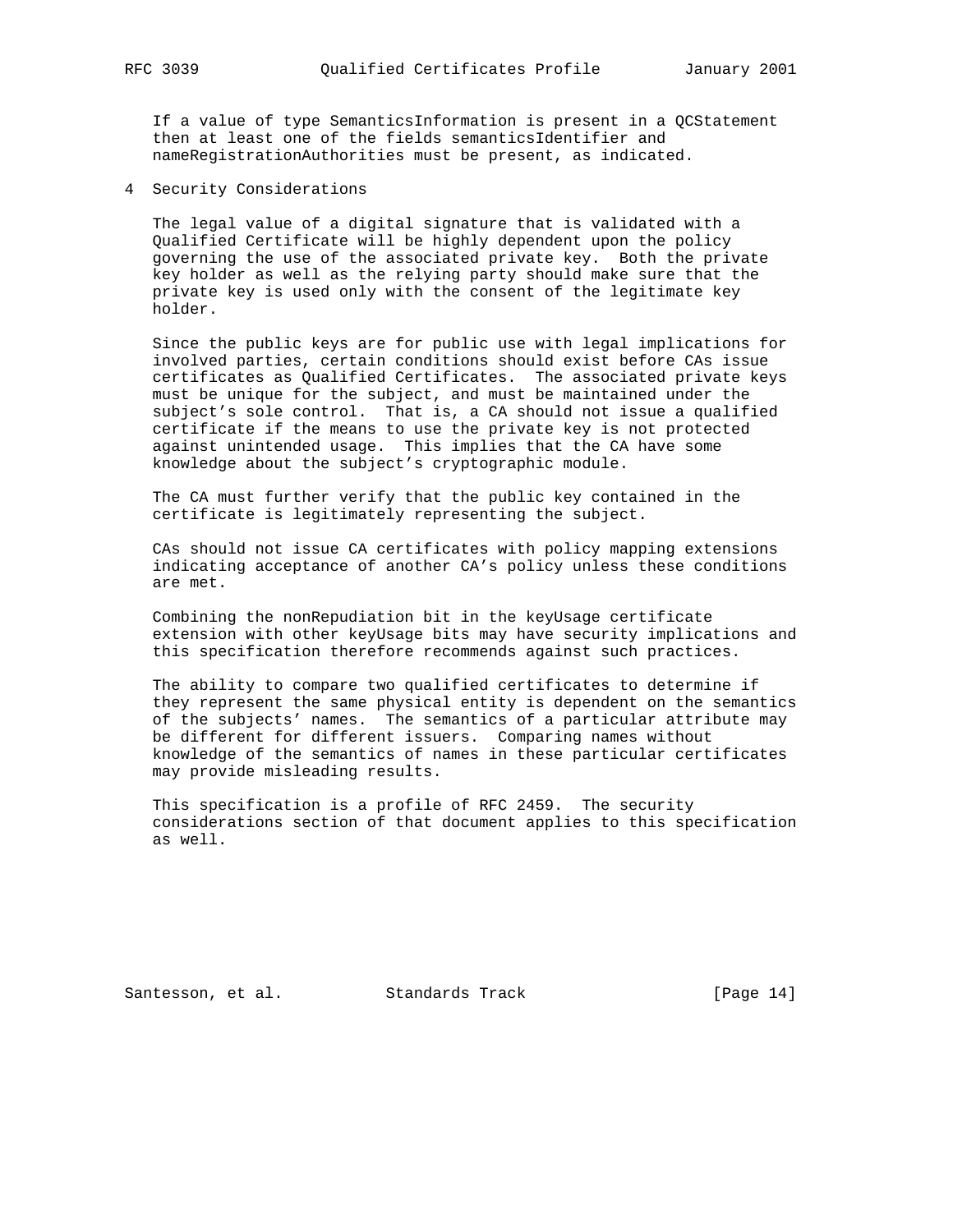# 5 References

- [RFC 2119] Bradner, S., "Key words for use in RFCs to Indicate Requirement Levels", BCP 14, RFC 2119, March 1997.
- [RFC 2247] Kille, S., Wahl, M., Grimstad, A., Huber, R. and S. Sataluri, "Using Domains in LDAP/X.500 Distinguished Names", RFC 2247, January 1998.
- [RFC 2459] Housley, R., Ford, W., Polk, W. and D. Solo, "Internet X.509 Public Key Infrastructure: Certificate and CRL Profile", RFC 2459, January 1999.
- [RFC 2985] Nystrom, M. and B. Kaliski, "PKCS #9: Selected Object Classes and Attribute Types Version 2.0", RFC 2985, November 2000.
- [X.501] ITU-T Recommendation X.501: Information Technology Open Systems Interconnection - The Directory: Models, June 1993.
- [X.509] ITU-T Recommendation X.509: Information Technology Open Systems Interconnection - The Directory: Authentication Framework, June 1997.
- [X.520] ITU-T Recommendation X.520: Information Technology Open Systems Interconnection - The Directory: Selected Attribute Types, June 1993.
- [X.680] ITU-T Recommendation X.680: Information Technology Abstract Syntax Notation One, 1997.
- [ISO 3166] ISO Standard 3166: Codes for the representation of names of countries, 1993.

Santesson, et al. Standards Track [Page 15]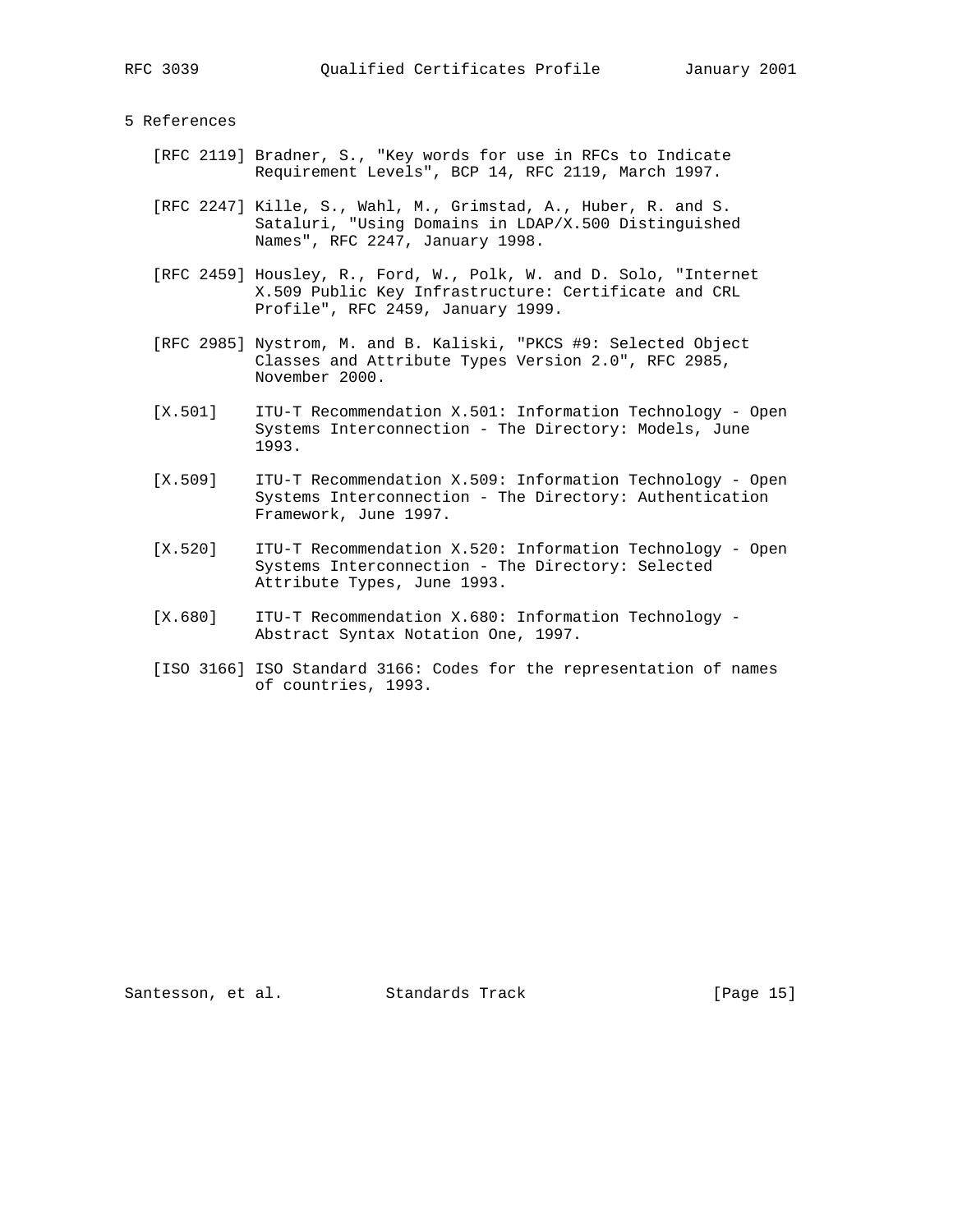# 6 Intellectual Property Rights

 The IETF takes no position regarding the validity or scope of any intellectual property or other rights that might be claimed to pertain to the implementation or use of the technology described in this document or the extent to which any license under such rights might or might not be available; neither does it represent that it has made any effort to identify any such rights. Information on the IETF's procedures with respect to rights in standards-track and standards related documentation can be found in BCP-11. Copies of claims of rights made available for publication and any assurances of licenses to be made available, or the result of an attempt made to obtain a general license or permission for the use of such proprietary rights by implementors or users of this specification can be obtained from the IETF Secretariat.

 The IETF invites any interested party to bring to its attention any copyrights, patents or patent applications, or other proprietary rights which may cover technology that may be required to practice this standard. Please address the information to the IETF Executive Director.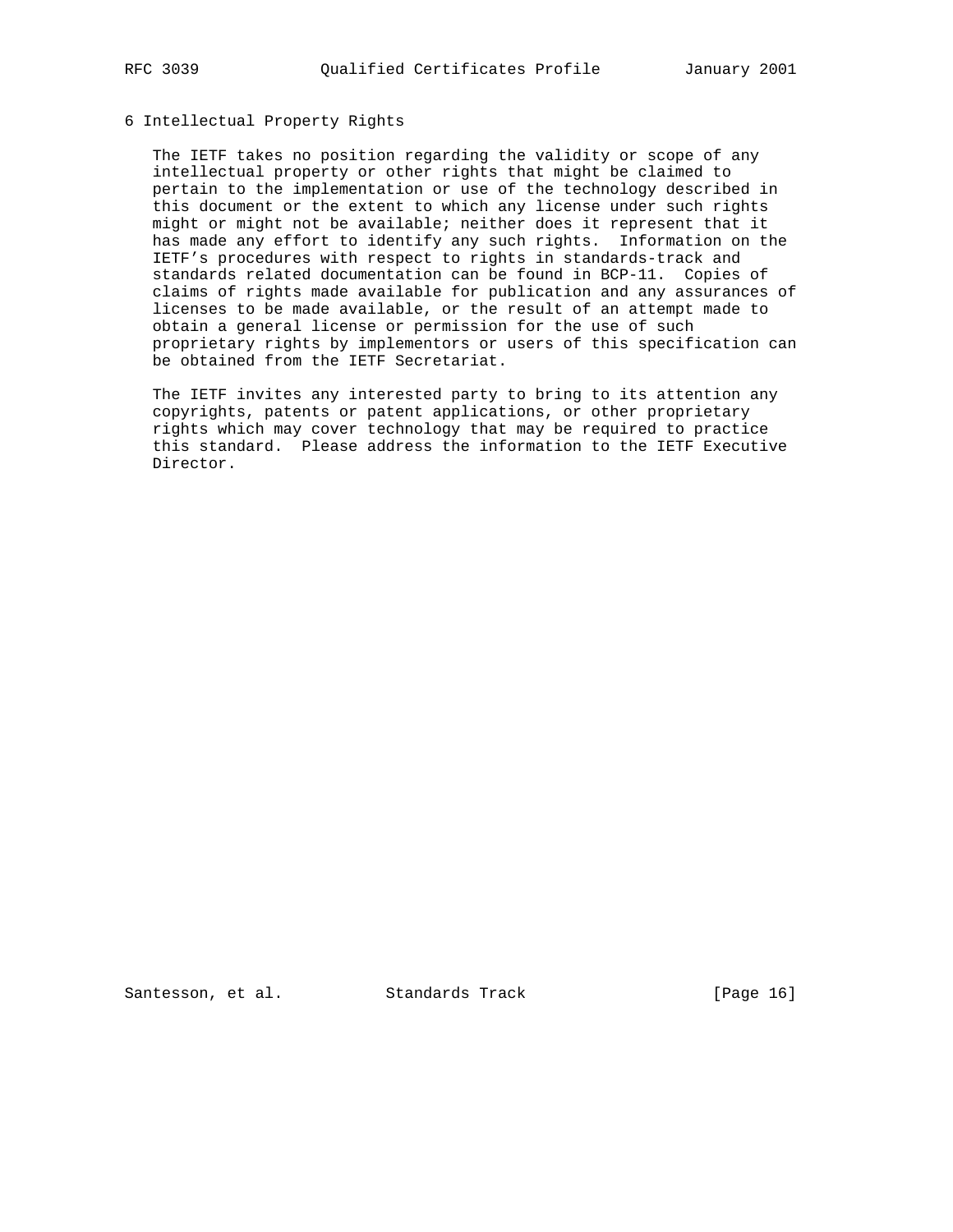# A. ASN.1 definitions

 As in RFC 2459, ASN.1 modules are supplied in two different variants of the ASN.1 syntax.

 Appendix A.1 is in the 1988 syntax, and does not use macros. However, since the module imports type definitions from modules in RFC 2459 which are not completely in the 1988 syntax, the same comments as in RFC 2459 regarding its use applies here as well; i.e., Appendix A.1 may be parsed by an 1988 ASN.1-parser by removing the definitions for the UNIVERSAL types and all references to them in RFC 2459's 1988 modules.

 Appendix A.2 is in the 1993 syntax. However, since the module imports type definitions from modules in RFC 2459 which are not completely in the 1993 syntax, the same comments as in RFC 2459 regarding its use applies here as well; i.e., Appendix A.2 may be parsed by an 1993 ASN.1-parser by removing the UTF8String choice from the definition of DirectoryString in the module PKIX1Explicit93 in RFC 2459. Appendix A.2 may be parsed "as is" by an 1997 ASN.1 parser, however.

 In case of discrepancies between these modules, the 1988 module is the normative one.

A.1 1988 ASN.1 Module

```
PKIXqualified88 {iso(1) identified-organization(3) dod(6)
     internet(1) security(5) mechanisms(5) pkix(7) id-mod(0)
     id-mod-qualified-cert-88(10) }
```
DEFINITIONS EXPLICIT TAGS ::=

## BEGIN

-- EXPORTS ALL --

### IMPORTS

```
GeneralName
    FROM PKIX1Implicit88 {iso(1) identified-organization(3) dod(6)
     internet(1) security(5) mechanisms(5) pkix(7) id-mod(0)
     id-pkix1-implicit-88(2)}
```
AlgorithmIdentifier, DirectoryString, Attribute, AttributeType, id-pkix, id-pe, id-at FROM PKIX1Explicit88 {iso(1) identified-organization(3) dod(6) internet(1) security(5) mechanisms(5) pkix(7) id-mod(0)

Santesson, et al. Standards Track [Page 17]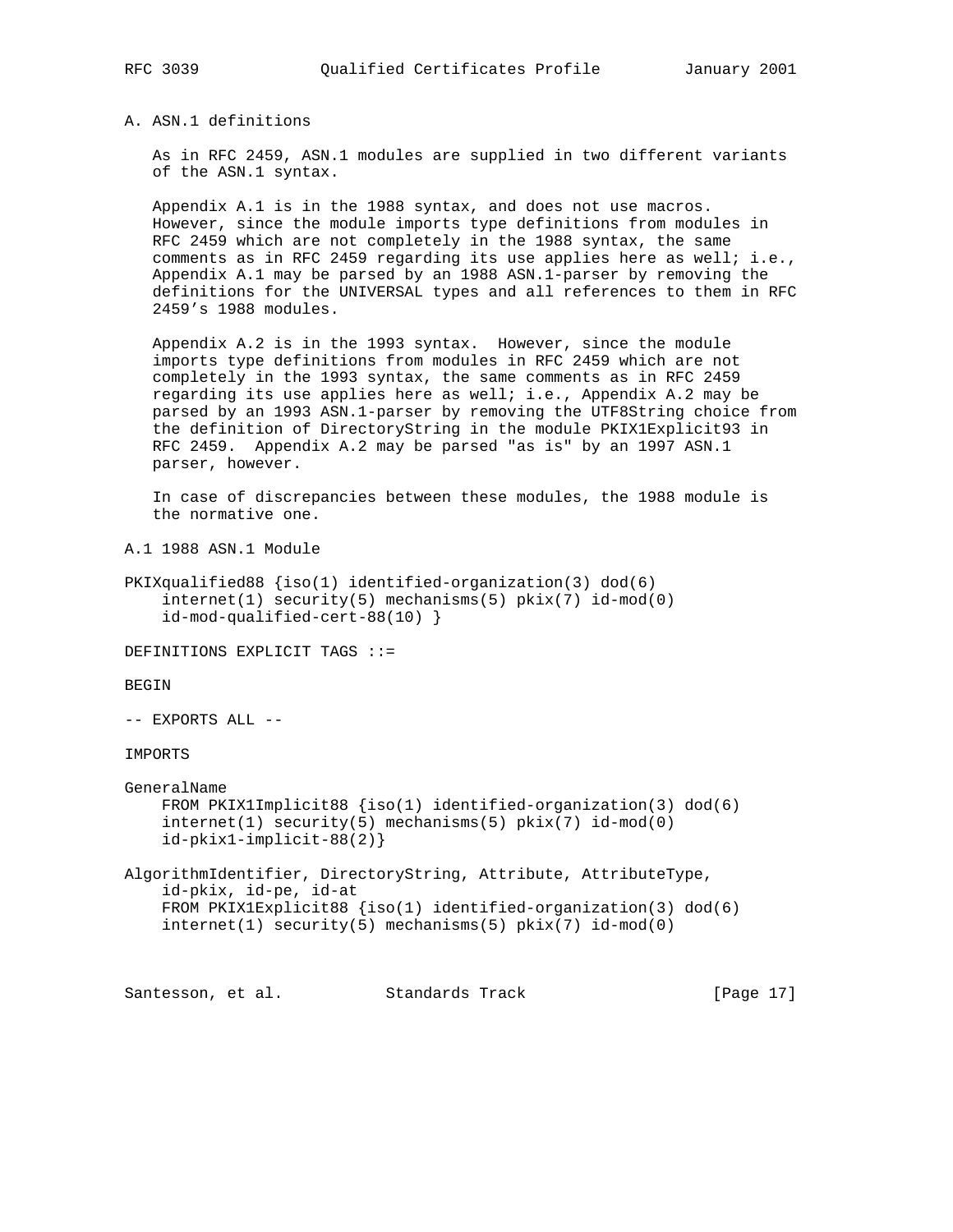id-pkix1-explicit-88(1)}; -- Locally defined OIDs -- Arc for QC personal data attributes  $id$ -pda OBJECT IDENTIFIER ::= {  $id$ -pkix 9 } -- Arc for QC statements  $id-qcs$  OBJECT IDENTIFIER ::= {  $id-pkix$  11 } -- Attributes id-at-serialNumber <br>
SerialNumber ::= <br>
PrintableString (SIZE(1..64)) PrintableString (SIZE(1..64)) id-at-postalAddress AttributeType ::= { id-at 16 } PostalAddress ::= SEQUENCE SIZE (1..6) OF DirectoryString id-at-pseudonym AttributeType ::= { id-at 65 } Pseudonym ::= DirectoryString domainComponent AttributeType ::= { 0 9 2342 19200300 100 1 25 } DomainComponent ::= IA5String id-pda-dateOfBirth AttributeType ::= { id-pda 1 } DateOfBirth ::= GeneralizedTime id-pda-placeOfBirth AttributeType ::= { id-pda 2 } PlaceOfBirth ::= DirectoryString id-pda-gender <br>AttributeType ::= { id-pda 3 } Gender ::= PrintableString (SIZE(1)) -- "M", "F", "m" or "f" id-pda-countryOfCitizenship AttributeType ::= { id-pda 4 } CountryOfCitizenship ::= PrintableString (SIZE (2)) -- ISO 3166 Country Code id-pda-countryOfResidence AttributeType ::= { id-pda 5 } CountryOfResidence ::= PrintableString (SIZE (2)) -- ISO 3166 Country Code -- Private extensions -- Biometric info extension  $id-pe-biometricInfo OBJECT IDENTIFYER ::= {id-pe 2}$ 

Santesson, et al. Standards Track [Page 18]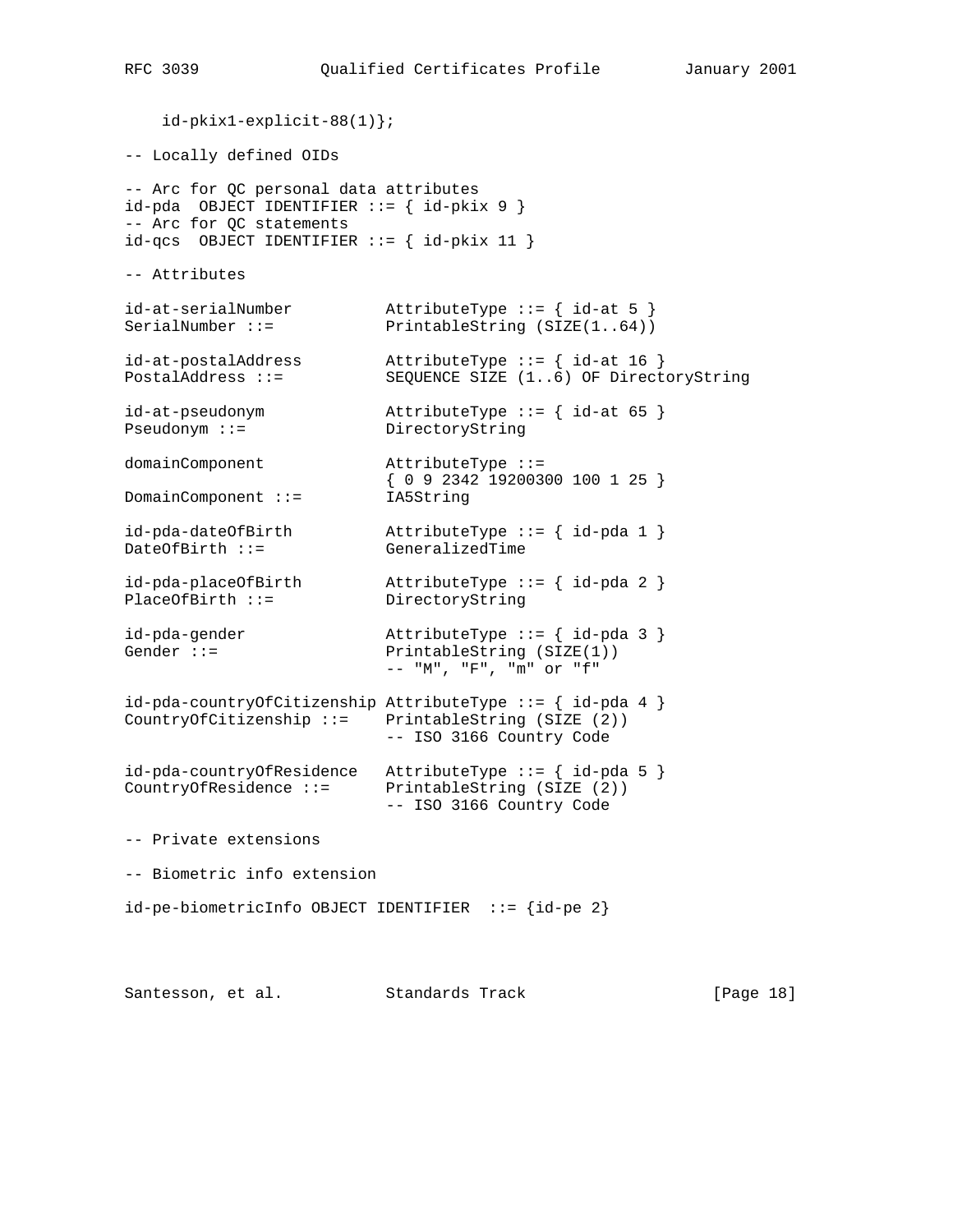BiometricSyntax ::= SEQUENCE OF BiometricData BiometricData ::= SEQUENCE { typeOfBiometricData TypeOfBiometricData, hashAlgorithm AlgorithmIdentifier, biometricDataHash OCTET STRING, sourceDataUri IA5String OPTIONAL } TypeOfBiometricData ::= CHOICE { predefinedBiometricType PredefinedBiometricType, biometricDataOid OBJECT IDENTIFIER } PredefinedBiometricType ::= INTEGER { picture(0),handwritten-signature(1)} (picture|handwritten-signature) -- QC Statements Extension id-pe-qcStatements OBJECT IDENTIFIER ::= { id-pe 3} QCStatements ::= SEQUENCE OF QCStatement QCStatement ::= SEQUENCE { statementId OBJECT IDENTIFIER, statementInfo ANY DEFINED BY statementId OPTIONAL} -- QC statements id-qcs-pkixQCSyntax-v1 OBJECT IDENTIFIER ::= { id-qcs 1 } -- This statement identifies conformance with syntax and -- semantics defined in this Qualified Certificate profile -- (Version 1). This statement may optionally contain -- additional semantics information as specified below. SemanticsInformation ::= SEQUENCE { semanticsIndentifier OBJECT IDENTIFIER OPTIONAL, nameRegistrationAuthorities NameRegistrationAuthorities OPTIONAL } -- At least one field shall be present NameRegistrationAuthorities ::= SEQUENCE SIZE (1..MAX) OF GeneralName END A.2 1993 ASN.1 Module PKIXqualified93 {iso(1) identified-organization(3) dod(6) internet(1) security(5) mechanisms(5) pkix(7) id-mod(0) id-mod-qualified-cert-93(11) } Santesson, et al. Standards Track [Page 19]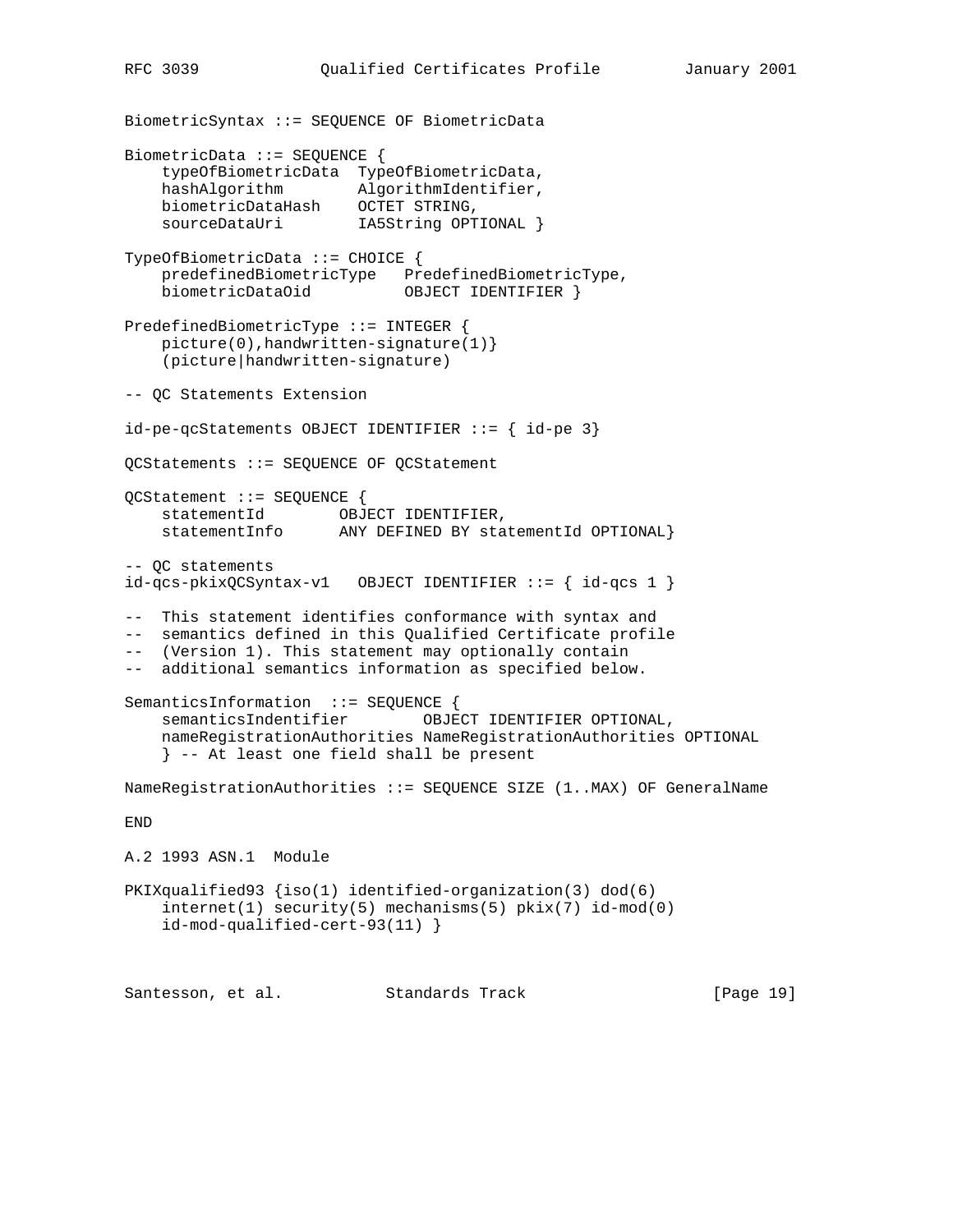```
DEFINITIONS EXPLICIT TAGS ::=
BEGIN
-- EXPORTS ALL --
IMPORTS
authorityKeyIdentifier, subjectKeyIdentifier, keyUsage,
     extendedKeyUsage, privateKeyUsagePeriod, certificatePolicies,
     policyMappings, subjectAltName, issuerAltName, basicConstraints,
    nameConstraints, policyConstraints, cRLDistributionPoints,
     subjectDirectoryAttributes, authorityInfoAccess, GeneralName,
     OTHER-NAME
     FROM PKIX1Implicit93 {iso(1) identified-organization(3) dod(6)
     internet(1) security(5) mechanisms(5) pkix(7) id-mod(0)
     id-pkix1-implicit-93(4)}
id-pkix, AlgorithmIdentifier, ATTRIBUTE, Extension, EXTENSION,
     DirectoryString{}, ub-name, id-pe, id-at, id-at-commonName,
     id-at-surname, id-at-countryName, id-at-localityName,
     id-at-stateOrProvinceName, id-at-organizationName,
     id-at-organizationalUnitName, id-at-givenName, id-at-dnQualifier,
    pkcs9email, title, organizationName, organizationalUnitName,
     stateOrProvinceName, localityName, countryName,
     generationQualifier, dnQualifier, initials, givenName, surname,
     commonName, name
     FROM PKIX1Explicit93 {iso(1) identified-organization(3) dod(6)
     internet(1) security(5) mechanisms(5) pkix(7) id-mod(0)
     id-pkix1-explicit-93(3)};
-- Object Identifiers
-- Externally defined OIDs
id-at-serialNumber OBJECT IDENTIFIER ::= { id-at 5}
id-at-postalAddress OBJECT IDENTIFYER ::=\{ id-at 16 \}id-at-pseudoonym OBJECT IDENTIFIER ::= { id-at 65 }
id-domainComponent OBJECT IDENTIFIER ::= { 0 9 2342 19200300 100 1 25 }
-- Locally defined OIDs
-- Arc for QC personal data attributes
id-pda OBJECT IDENTIFIER ::= { id-pkix 9 }
-- Arc for QC statements
id-qcs OBJECT IDENTIFIER ::= { id-pkix 11 }
-- Private extensions
```
Santesson, et al. Standards Track [Page 20]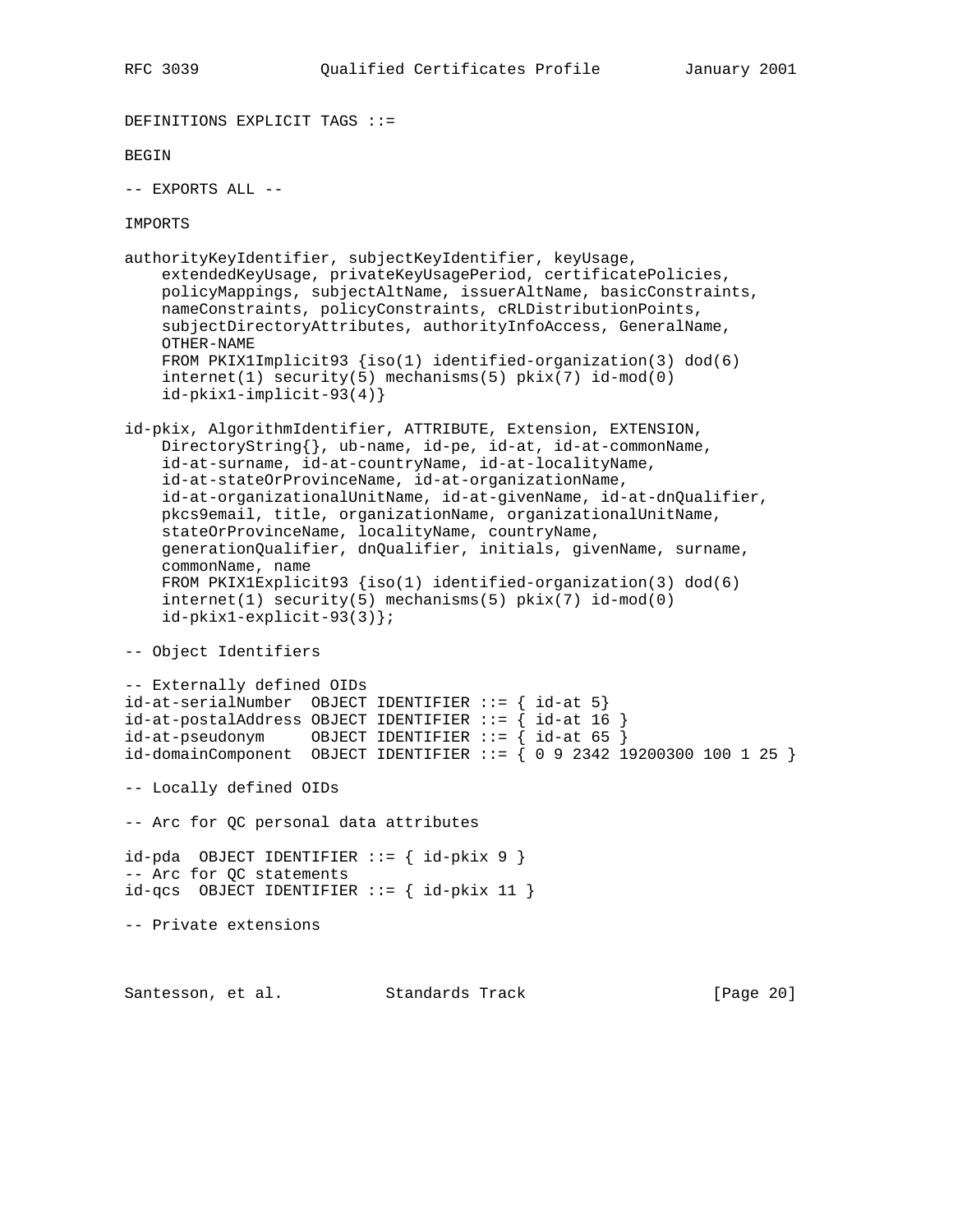id-pe-biometricInfo OBJECT IDENTIFIER ::= { id-pe 2 } id-pe-qcStatements OBJECT IDENTIFIER ::= { id-pe 3 } -- Personal data attributes id-pda-dateOfBirth OBJECT IDENTIFIER ::= { id-pda 1 } id-pda-placeOfBirth OBJECT IDENTIFIER ::= { id-pda 2 } id-pda-gender OBJECT IDENTIFIER ::= { id-pda 3 } id-pda-countryOfCitizenship OBJECT IDENTIFIER ::= { id-pda 4 }  $id$ -pda-countryOfResidence OBJECT IDENTIFIER ::= {  $id$ -pda 5 } -- QC statements id-qcs-pkixQCSyntax-v1 OBJECT IDENTIFIER ::= { id-qcs 1 } -- Object Sets -- The following information object set is defined to constrain the -- set of legal certificate extensions. Note that this set is an -- extension of the ExtensionSet defined in RFC 2459. ExtensionSet EXTENSION ::= { authorityKeyIdentifier | subjectKeyIdentifier | keyUsage | extendedKeyUsage | privateKeyUsagePeriod | certificatePolicies | policyMappings | subjectAltName | issuerAltName | basicConstraints | nameConstraints | policyConstraints | cRLDistributionPoints | subjectDirectoryAttributes | authorityInfoAccess | biometricInfo | qcStatements, ... } -- The following information object set is defined to constrain the -- set of attributes applications are required to recognize in -- distinguished names. The set may of course be augmented to meet -- local requirements. Note that deleting members of the set may -- prevent interoperability with conforming implementations, and that -- this set is an extension of the SupportedAttributes set in RFC 2459. SupportedAttributes ATTRIBUTE ::= { countryName | commonName | surname | givenName | pseudonym | serialNumber | organizationName | organizationalUnitName | stateOrProvinceName | localityName | postalAddress | Santesson, et al. Standards Track [Page 21]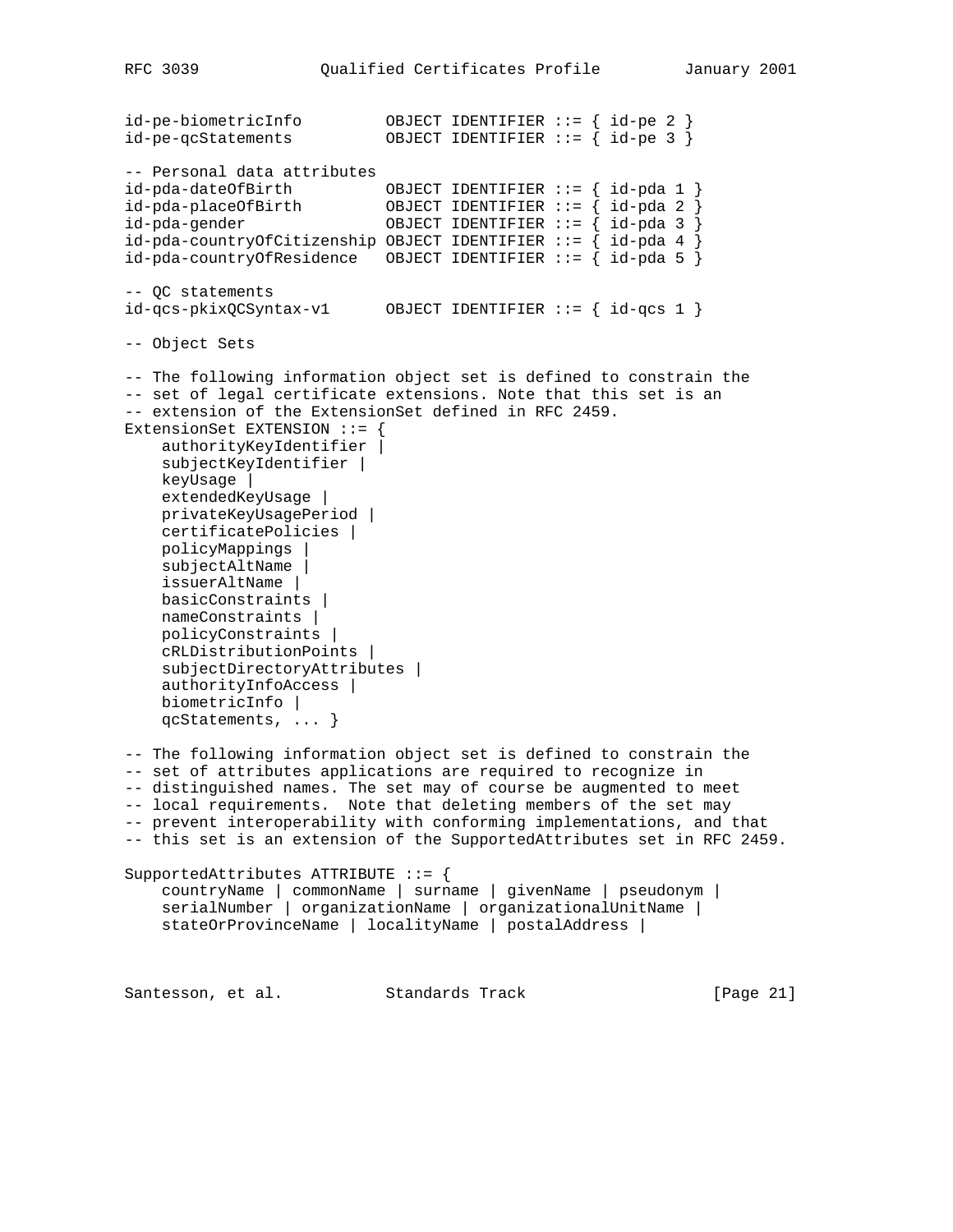```
 pkcs9email | domainComponent | dnQualifier,
     ... -- For future extensions -- }
-- The following information object set is defined to constrain the
-- set of attributes applications are required to recognize in
-- subjectDirectoryAttribute extensions. The set may be augmented to
-- meet local requirements. Note that deleting members of the set
-- may prevent interoperability with conforming implementations.
PersonalDataAttributeSet ATTRIBUTE ::= {
    title | dateOfBirth | placeOfBirth | gender | countryOfCitizenship |
    countryOfResidence, ... }
-- Attributes
-- serialNumber from X.520
serialNumber ATTRIBUTE ::= {
    WITH SYNTAX PrintableString (SIZE(1..64))
    ID id-at-serialNumber }
-- postalAddress from X.520
postalAddress ATTRIBUTE ::= {
   WITH SYNTAX SEQUENCE SIZE (1..6) OF DirectoryString { 30 }
    ID id-at-postalAddress }
-- pseudonym from (forthcoming) X.520)
pseudonym ATTRIBUTE ::= {
   WITH SYNTAX DirectoryString { ub-name }
    ID id-at-pseudonym }
-- domainComponent from RFC 2247
domainComponent ATTRIBUTE ::= {
    WITH SYNTAX IA5String
    ID id-domainComponent }
dateOfBirth ATTRIBUTE ::= {
    WITH SYNTAX GeneralizedTime
    ID id-pda-dateOfBirth }
placeOfBirth ATTRIBUTE ::= {
    WITH SYNTAX DirectoryString { ub-name }
    ID id-pda-placeOfBirth }
gender ATTRIBUTE ::= {
    WITH SYNTAX PrintableString (SIZE(1) ^ FROM("M"|"F"|"m"|"f"))
    ID id-pda-gender }
countryOfCitizenship ATTRIBUTE ::= {
    WITH SYNTAX PrintableString (SIZE (2))
Santesson, et al. Standards Track [Page 22]
```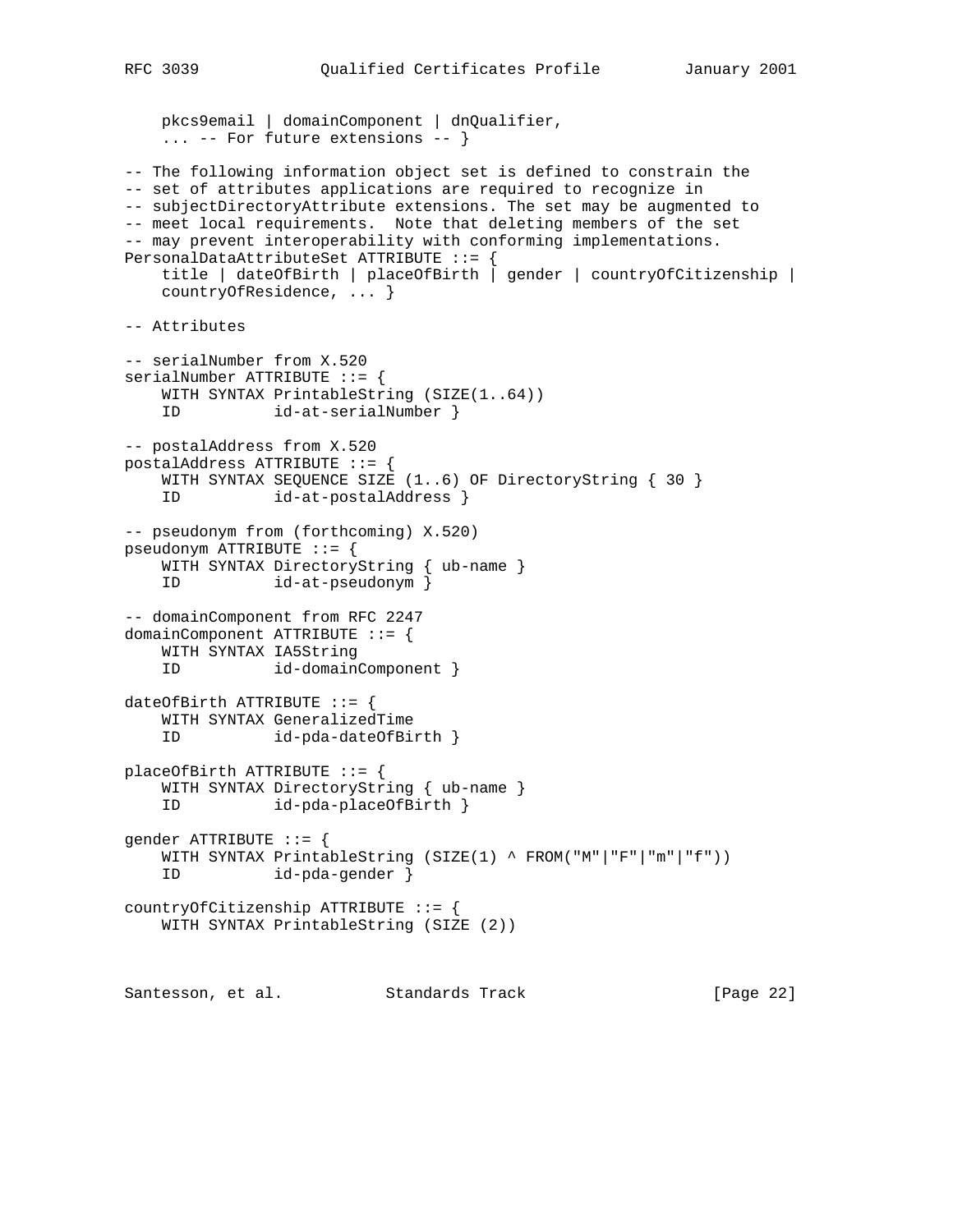```
 (CONSTRAINED BY { -- ISO 3166 codes only -- })
    ID id-pda-countryOfCitizenship }
countryOfResidence ATTRIBUTE ::= {
    WITH SYNTAX PrintableString (SIZE (2))
      (CONSTRAINED BY \{- - ISO 3166 codes only -- })
    ID id-pda-countryOfResidence }
-- Private extensions
-- Biometric info extension
biometricInfo EXTENSION ::= {
    SYNTAX BiometricSyntax
    IDENTIFIED BY id-pe-biometricInfo }
BiometricSyntax ::= SEQUENCE OF BiometricData
BiometricData ::= SEQUENCE {
    typeOfBiometricData TypeOfBiometricData,
    hashAlgorithm AlgorithmIdentifier,
    biometricDataHash OCTET STRING,
   sourceDataUri IA5String OPTIONAL,
    ... -- For future extensions -- }
TypeOfBiometricData ::= CHOICE {
    predefinedBiometricType PredefinedBiometricType,
    biometricDataOid OBJECT IDENTIFIER }
PredefinedBiometricType  ::= INTEGER \{ picture(0),
    handwritten-signature(1)} (picture|handwritten-signature,...)
-- QC Statements Extension
qcStatements EXTENSION ::= {
    SYNTAX QCStatements
    IDENTIFIED BY id-pe-qcStatements }
QCStatements ::= SEQUENCE OF QCStatement
QCStatement ::= SEQUENCE {
    statementId QC-STATEMENT.&id({SupportedStatements}),
    statementInfo QC-STATEMENT.&Type
    ({SupportedStatements}{@statementId}) OPTIONAL }
QC-STATEMENT ::= CLASS {
    &id OBJECT IDENTIFIER UNIQUE,
    &Type OPTIONAL }
Santesson, et al. Standards Track [Page 23]
```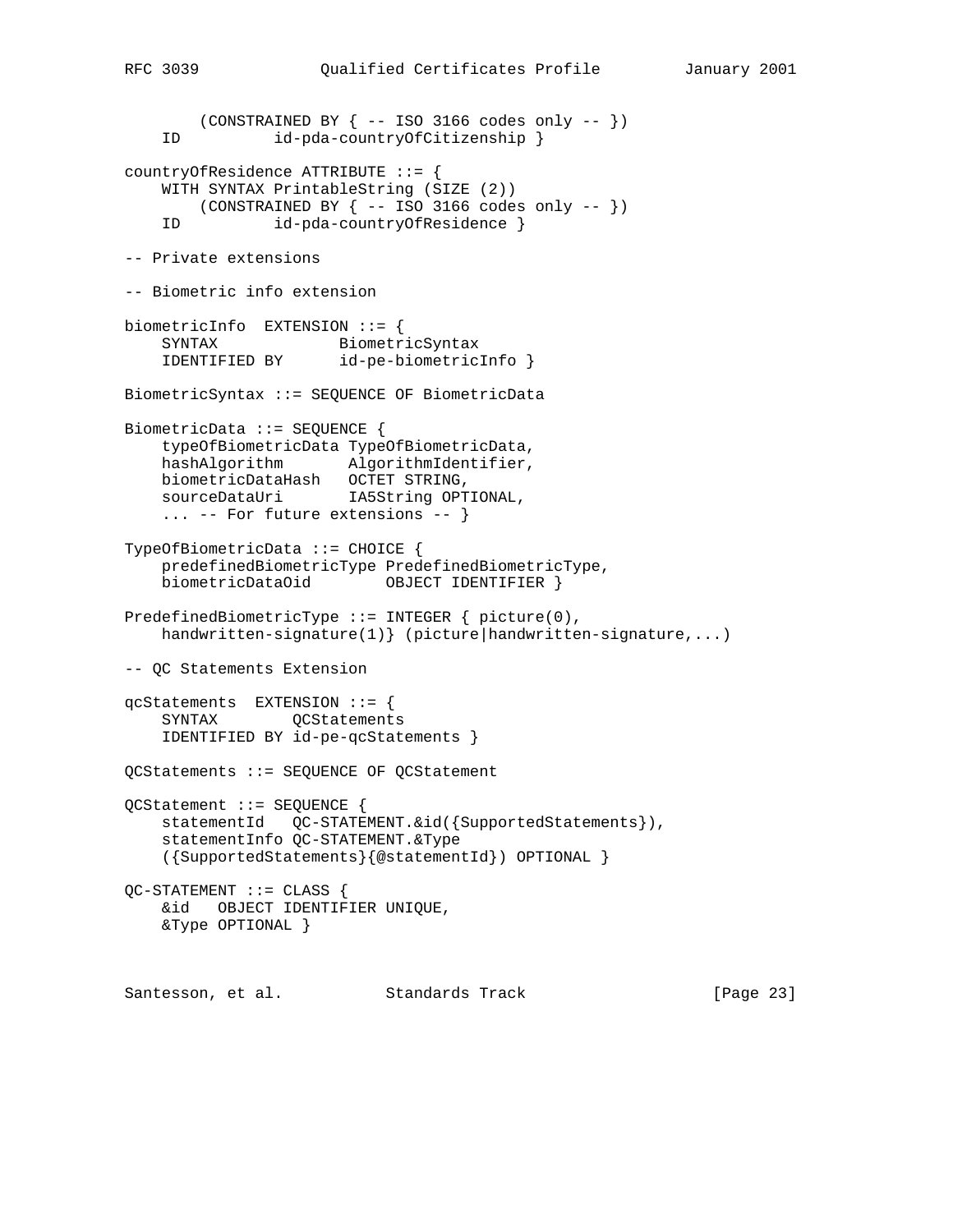```
WITH SYNTAX {
     [SYNTAX &Type] IDENTIFIED BY &id }
qcStatement-1 QC-STATEMENT ::= { SYNTAX SemanticsInformation
     IDENTIFIED BY id-qcs-pkixQCSyntax-v1}
     -- This statement identifies conformance with syntax and
     -- semantics defined in this Qualified Certificate profile
     -- (Version 1). The SemanticsInformation may optionally contain
     -- additional semantics information as specified.
SemanticsInformation ::= SEQUENCE {
    semanticsIdentifier OBJECT IDENTIFIER OPTIONAL,
     nameRegistrationAuthorities NameRegistrationAuthorities OPTIONAL
     }(WITH COMPONENTS {..., semanticsIdentifier PRESENT}|
       WITH COMPONENTS {..., nameRegistrationAuthorities PRESENT})
NameRegistrationAuthorities ::= SEQUENCE SIZE (1..MAX) OF GeneralName
-- The following information object set is defined to constrain the
-- set of attributes applications are required to recognize as QCSs.
SupportedStatements QC-STATEMENT ::= {
     qcStatement-1, ... -- For future extensions -- }
```
END

B. A Note on Attributes

 This document defines several new attributes, both for use in the subject field of issued certificates and in the subjectDirectoryAttributes extension. In the interest of conformity, they have been defined here using the ASN.1 ATTRIBUTE definition from RFC 2459, which is sufficient for the purposes of this document, but greatly simplified in comparison with ISO/ITU's definition. A complete definition of these new attributes (including matching rules), along with object classes to support them in LDAP-accessible directories, can be found in [PKCS 9].

C. Example Certificate

 This section contains the ASN.1 structure, an ASN.1 dump, and the DER-encoding of a certificate issued in conformance with this profile. The example has been developed with the help of the OSS ASN.1 compiler. The certificate has the following characteristics:

- 1. The certificate is signed with RSA and the SHA-1 hash algorithm
- 2. The issuer's distinguished name is O=GMD Forschungszentrum Informationstechnik GmbH; C=DE

Santesson, et al. Standards Track [Page 24]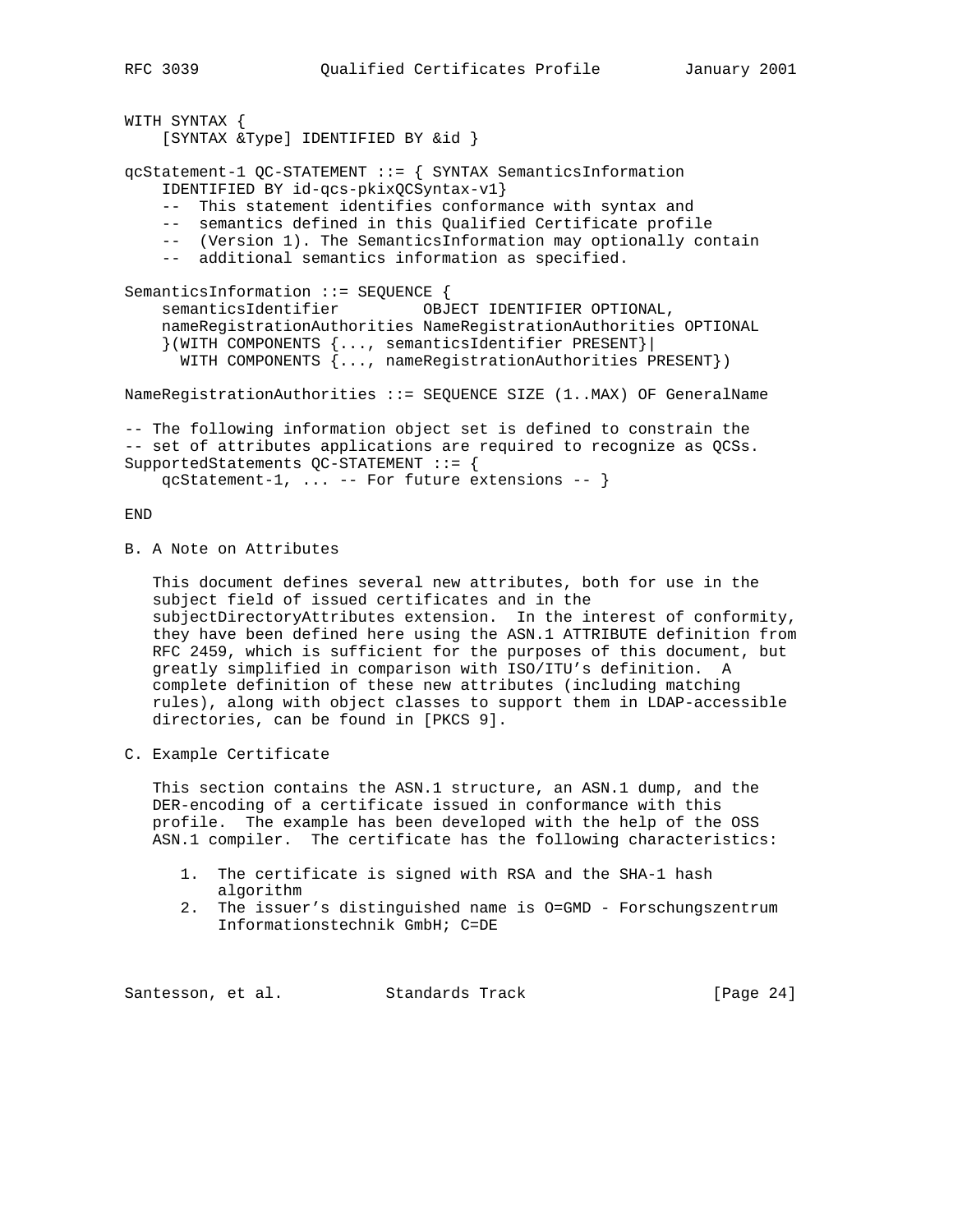- 3. The subject's distinguished name is CN=Petra M. Barzin, O=GMD - Forschungszentrum Informationstechnik GmbH, C=DE
- 4. The certificate was issued on May 1, 2000 and will expire on November 1, 2000
- 5. The certificate contains a 1024 bit RSA key
- 6. The certificate includes a critical key usage extension exclusively indicating non-repudiation
- 7. The certificate includes a certificate policy identifier extension indicating the practices and procedures undertaken by the issuing CA (object identifier 1.3.36.8.1.1). The certificate policy object identifier is defined by TeleTrust, Germany. It is required to be set in a certificate conformant to the German digital signature law.
- 8. The certificate includes a subject directory attributes extension containing the following attributes:

| surname:                        | Barzin             |  |
|---------------------------------|--------------------|--|
| qiven name:                     | Petra              |  |
| date of birth:                  | October, 14th 1971 |  |
| place of birth:                 | Darmstadt          |  |
| country of citizenship: Germany |                    |  |
| qender:                         | Female             |  |
|                                 |                    |  |

- 9. The certificate includes a qualified statement private extension indicating that the naming registration authority's name as "municipality@darmstadt.de".
- 10. The certificate includes, in conformance with RFC 2459, an authority key identifier extension.
- C.1 ASN.1 Structure
- C.1.1 Extensions

 Since extensions are DER-encoded already when placed in the structure to be signed, they are for clarity shown here in the value notation defined in [X.680].

C.1.1.1 The subjectDirectoryAttributes extension

```
 petrasSubjDirAttrs AttributesSyntax ::= {
      \{ type id-pda-countryOfCitizenship,
           values {
              PrintableString : "DE"
 }
       },
\{ type id-pda-gender,
```
Santesson, et al. Standards Track [Page 25]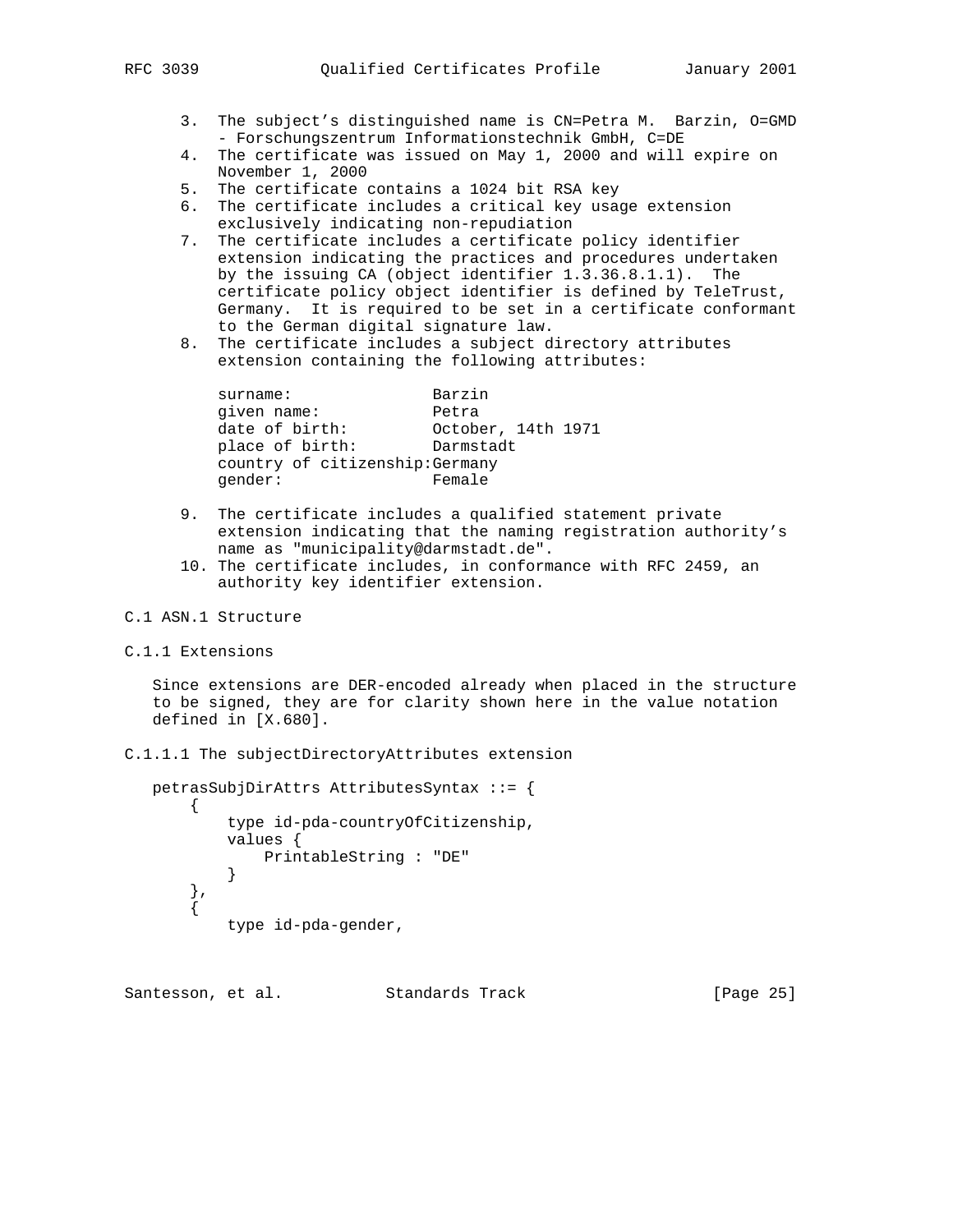```
 values {
           PrintableString : "F"<br>}
 }
        },
\{ type id-pda-dateOfBirth,
           values {
               GeneralizedTime : "197110140000Z"
 }
        },
\{ type id-pda-placeOfBirth,
           values {
               DirectoryString : utf8String : "Darmstadt"
 }
        }
    }
C.1.1.2 The keyUsage extension
   petrasKeyUsage KeyUsage ::= {nonRepudiation}
C.1.1.3 The certificatePolicies extension
   petrasCertificatePolicies CertificatePoliciesSyntax ::= {
       \mathcal{L} policyIdentifier {1 3 36 8 1 1}
        }
    }
C.1.1.4 The qcStatements extension
   petrasQCStatement QCStatements ::= {
        {
           statementId id-qcs-pkixQCSyntax-v1,
           statementInfo SemanticsInformation : {
               nameRegistrationAuthorities {
                   rfc822Name : "municipality@darmstadt.de"
 }
 }
       }
    }
C.1.1.5 The authorityKeyIdentifier extension
   petrasAKI AuthorityKeyIdentifier ::= {
       keyIdentifier '000102030405060708090A0B0C0D0E0FFEDCBA98'H
    }
```
Santesson, et al. Standards Track [Page 26]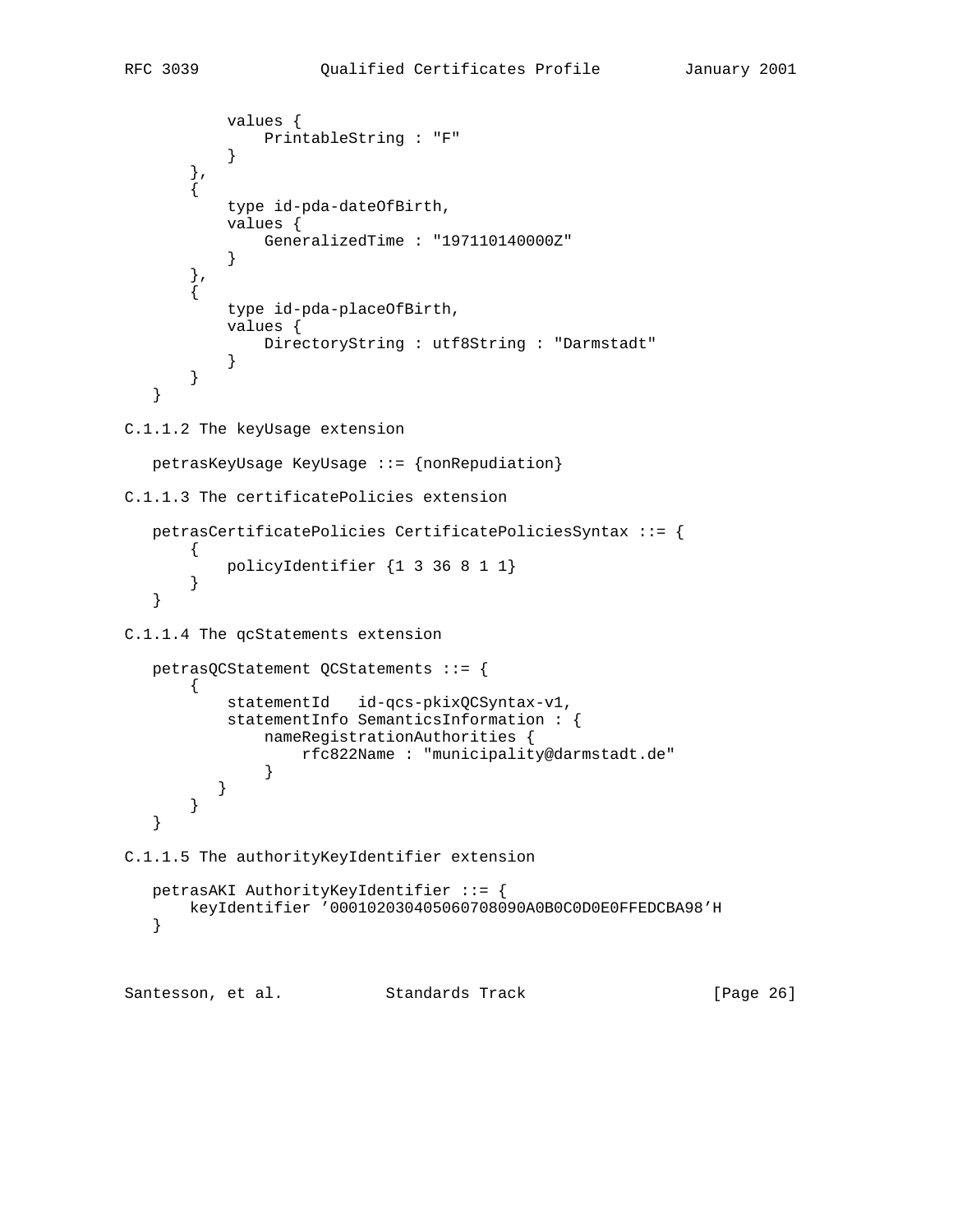# C.1.2 The certificate

 The signed portion of the certificate is shown here in the value notation defined in [X.680]. Note that extension values are already DER encoded in this structure. Some values has been truncated for readability purposes.

```
 {
     version v3,
     serialNumber 1234567890,
     signature
     {
       algorithm { 1 2 840 113549 1 1 5 },
      parameters RSAParams : NULL
     },
     issuer rdnSequence :
       {
         {
\{ type { 2 5 4 6 },
            value PrintableString : "DE"
           }
 },
\{\{ type { 2 5 4 10 },
             value UTF8String :
               "GMD - Forschungszentrum Informationstechnik GmbH"
        \begin{matrix} \end{matrix} }
       },
     validity
     {
       notBefore utcTime : "000501100000Z",
       notAfter utcTime : "001101100000Z"
     },
     subject rdnSequence :
       {
\{ {
             type { 2 5 4 6 },
             value PrintableString : "DE"
           }
 },
\{\{ type { 2 5 4 10 },
             value UTF8String :
```
Santesson, et al. Standards Track [Page 27]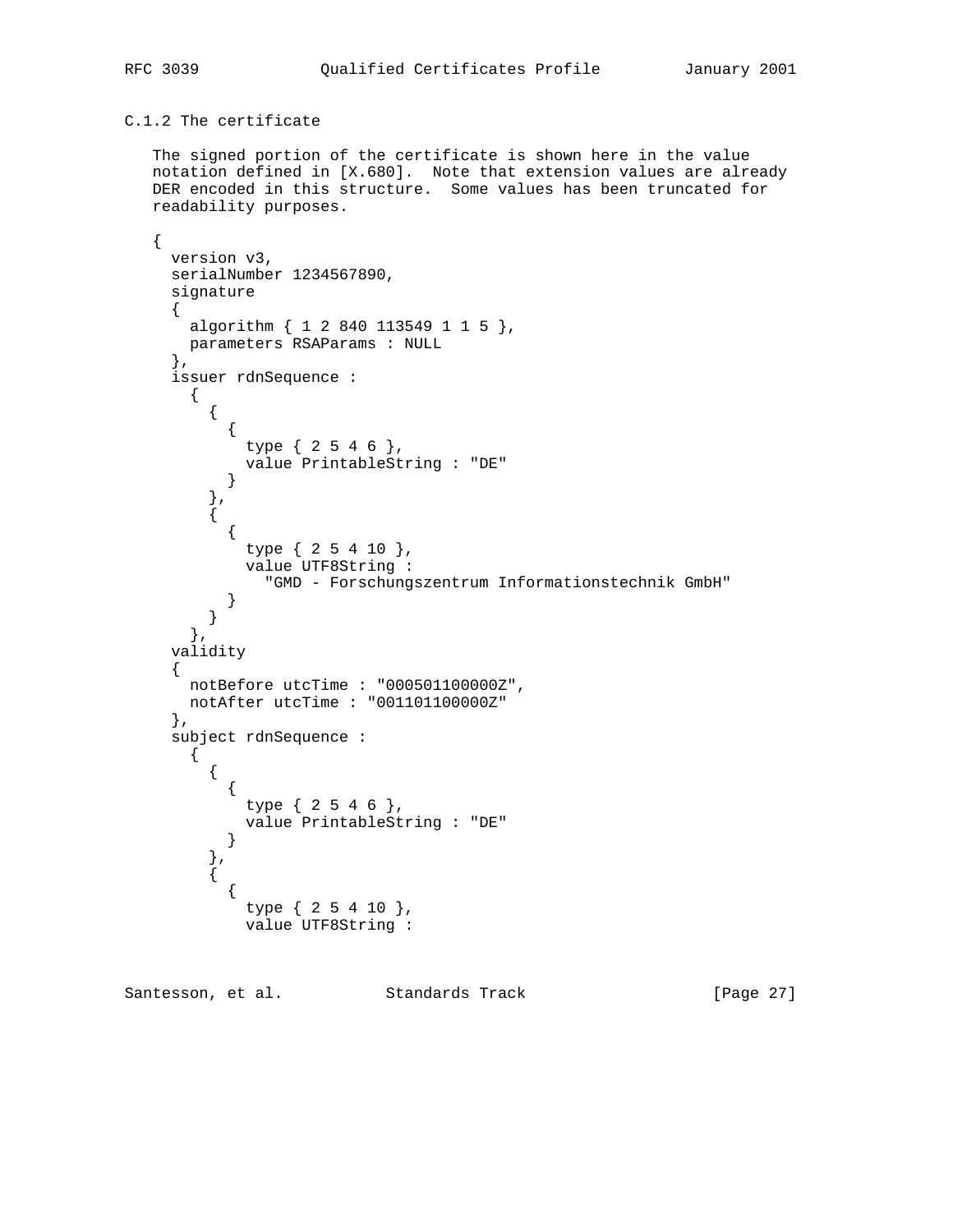}

```
 "GMD Forschungszentrum Informationstechnik GmbH"
 }
         },
\{\{ type { 2 5 4 4 },
             value UTF8String : "Barzin"
            },
\{ type { 2 5 4 42 },
             value UTF8String : "Petra"
 }
         }
       },
     subjectPublicKeyInfo
     {
       algorithm
       {
        algorithm { 1 2 840 113549 1 1 1 },
        parameters RSAParams : NULL
       },
       subjectPublicKey '00110000 10000001 10000111 00000010 1000 ...'B
     },
     extensions
     {
      \{extnId \{ 25299 \}, -- subjectDirectoryAttributes
         extnValue '305B301006082B06010505070904310413024445300F0 ...'H
        },
\{ extnId { 2 5 29 15 }, -- keyUsage
         critical TRUE,
         extnValue '03020640'H
       },
\{extnId \{ 2 5 29 32 \}, -- certificatePolicies
         extnValue '3009300706052B24080101'H
        },
\{extnId \{ 2 5 29 35 \}, -- authorityKeyIdentifier
         extnValue '30168014000102030405060708090A0B0C0D0E0FFEDCBA98'H
       },
       {
        extnId \{ 1 \ 3 \ 6 \ 1 \ 5 \ 5 \ 7 \ 1 \ 3 \}, -- qcStatements
         extnValue '302B302906082B06010505070B01301D301B81196D756 ...'H
       }
     }
```
Santesson, et al. Standards Track [Page 28]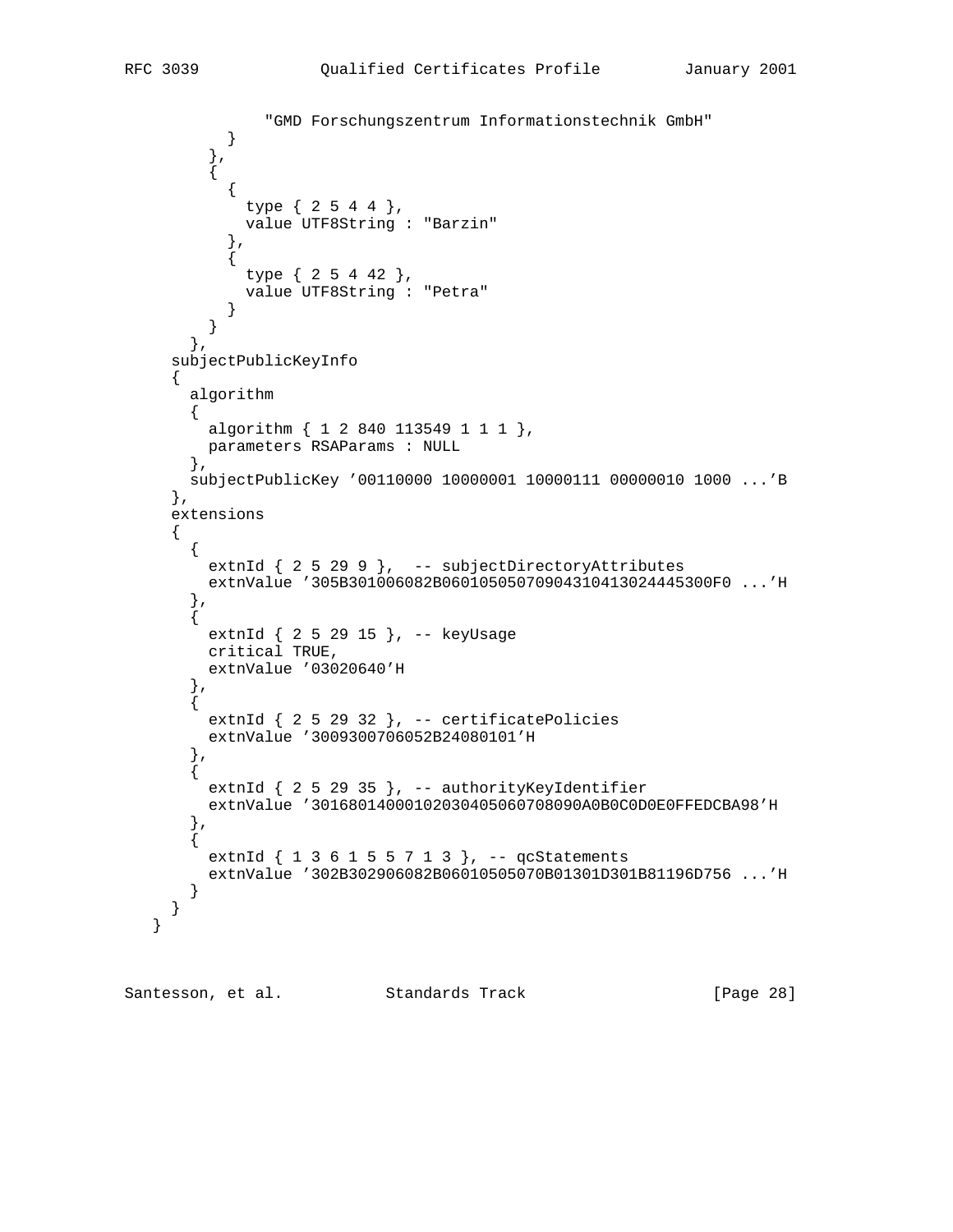C.2 ASN.1 dump

 This section contains an ASN.1 dump of the signed portion of the certificate. Some values has been truncated for readability purposes. TBSCertificate SEQUENCE: tag = [UNIVERSAL 16] constructed;  $length = 631$ version : tag =  $[0]$  constructed; length = 3 Version INTEGER: tag = [UNIVERSAL 2] primitive; length = 1 2 serialNumber CertificateSerialNumber INTEGER: tag = [UNIVERSAL 2] primitive; length = 4 1234567890 signature AlgorithmIdentifier SEQUENCE: tag = [UNIVERSAL 16] constructed; length = 13 algorithm OBJECT IDENTIFIER: tag = [UNIVERSAL 6] primitive;  $length = 9$  { 1 2 840 113549 1 1 5 } parameters OpenType: NULL: tag = [UNIVERSAL 5] primitive; length = 0 NULL issuer Name CHOICE rdnSequence RDNSequence SEQUENCE OF: tag = [UNIVERSAL 16] constructed; length = 72 RelativeDistinguishedName SET OF: tag = [UNIVERSAL 17] constructed; length = 11 AttributeTypeAndValue SEQUENCE: tag = [UNIVERSAL 16] constructed; length = 9 type OBJECT IDENTIFIER: tag = [UNIVERSAL 6] primitive; length = 3  ${2546}$  value OpenType: PrintableString: tag = [UNIVERSAL 19] primitive; length = 2 "DE" RelativeDistinguishedName SET OF: tag = [UNIVERSAL 17] constructed; length = 57 AttributeTypeAndValue SEQUENCE: tag = [UNIVERSAL 16] constructed; length = 55 type OBJECT IDENTIFIER: tag = [UNIVERSAL 6] primitive; length = 3 { 2 5 4 10 } value OpenType : UTF8String: tag = [UNIVERSAL 12] primitive; length = 48 0x474d44202d20466f72736368756e67737a656e7472756d2049... validity Validity SEQUENCE: tag = [UNIVERSAL 16] constructed;  $length = 30$ notBefore Time CHOICE

Santesson, et al. Standards Track [Page 29]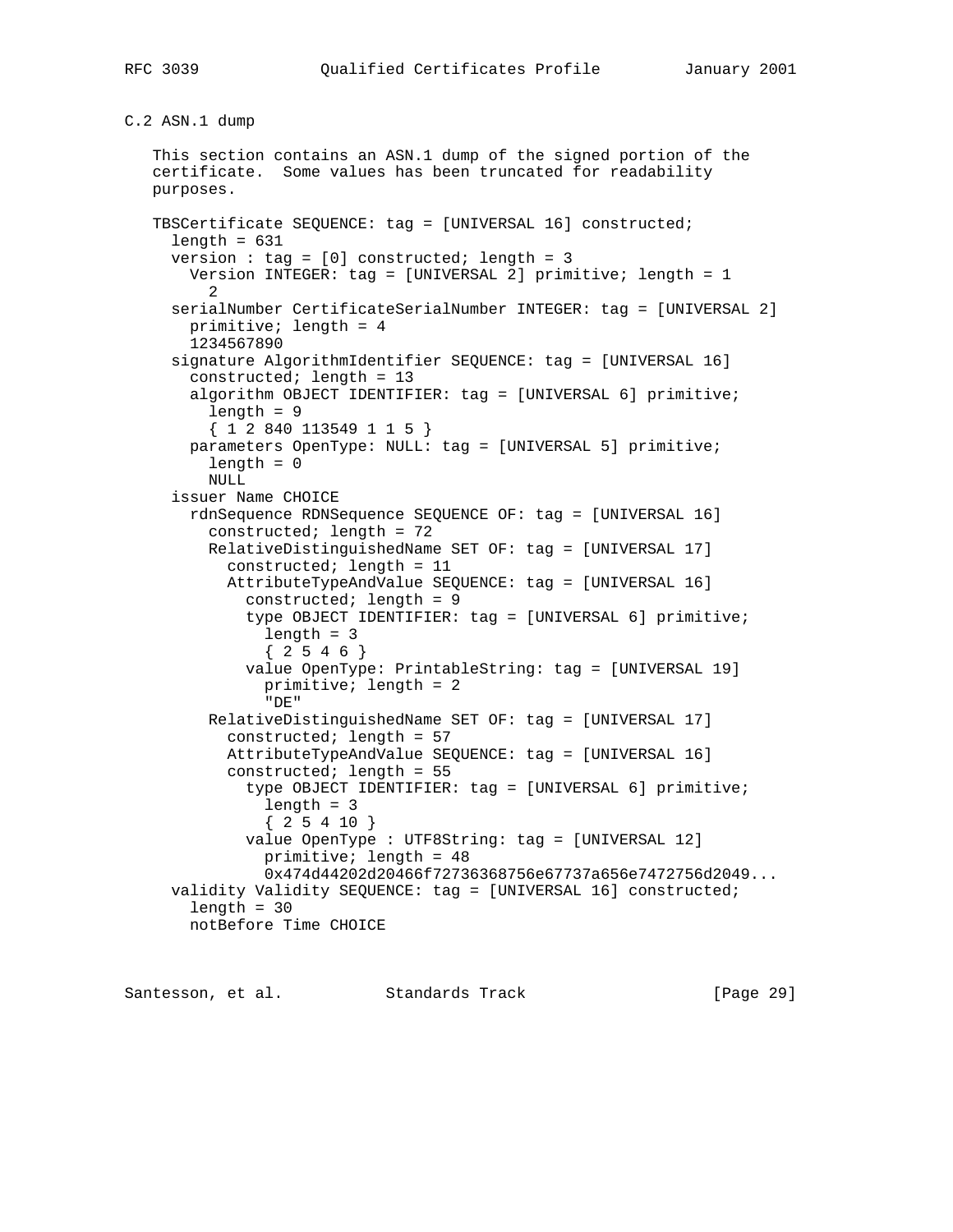```
 utcTime UTCTime: tag = [UNIVERSAL 23] primitive; length = 13
       000501100000Z
  notAfter Time CHOICE
     utcTime UTCTime: tag = [UNIVERSAL 23] primitive; length = 13
       001101100000Z
 subject Name CHOICE
  rdnSequence RDNSequence SEQUENCE OF: tag = [UNIVERSAL 16]
     constructed; length = 101
     RelativeDistinguishedName SET OF: tag = [UNIVERSAL 17]
       constructed; length = 11
       AttributeTypeAndValue SEQUENCE: tag = [UNIVERSAL 16]
         constructed; length = 9
         type OBJECT IDENTIFIER: tag = [UNIVERSAL 6] primitive;
           length = 3
          {2546} value OpenType: PrintableString: tag = [UNIVERSAL 19]
           primitive; length = 2
           "DE"
     RelativeDistinguishedName SET OF: tag = [UNIVERSAL 17]
       constructed; length = 55
       AttributeTypeAndValue SEQUENCE: tag = [UNIVERSAL 16]
         constructed; length = 53
         type OBJECT IDENTIFIER: tag = [UNIVERSAL 6] primitive;
           length = 3
          {25410} value OpenType: UTF8String: tag = [UNIVERSAL 12]
           primitive; length = 46
           0x474d4420466f72736368756e67737a656e7472756d20496e66...
     RelativeDistinguishedName SET OF: tag = [UNIVERSAL 17]
       constructed; length = 29
       AttributeTypeAndValue SEQUENCE: tag = [UNIVERSAL 16]
         constructed; length = 13
         type OBJECT IDENTIFIER: tag = [UNIVERSAL 6] primitive;
           length = 3
          {2544} value OpenType: UTF8String: tag = [UNIVERSAL 12]
           primitive; length = 6
           0x4261727a696e
       AttributeTypeAndValue SEQUENCE: tag = [UNIVERSAL 16]
         constructed; length = 12
         type OBJECT IDENTIFIER: tag = [UNIVERSAL 6] primitive;
           length = 3
           { 2 5 4 42 }
         value OpenType: UTF8String: tag = [UNIVERSAL 12]
           primitive; length = 5
           0x5065747261
 subjectPublicKeyInfo SubjectPublicKeyInfo SEQUENCE: tag =
   [UNIVERSAL 16] constructed; length = 157
```
Santesson, et al. Standards Track [Page 30]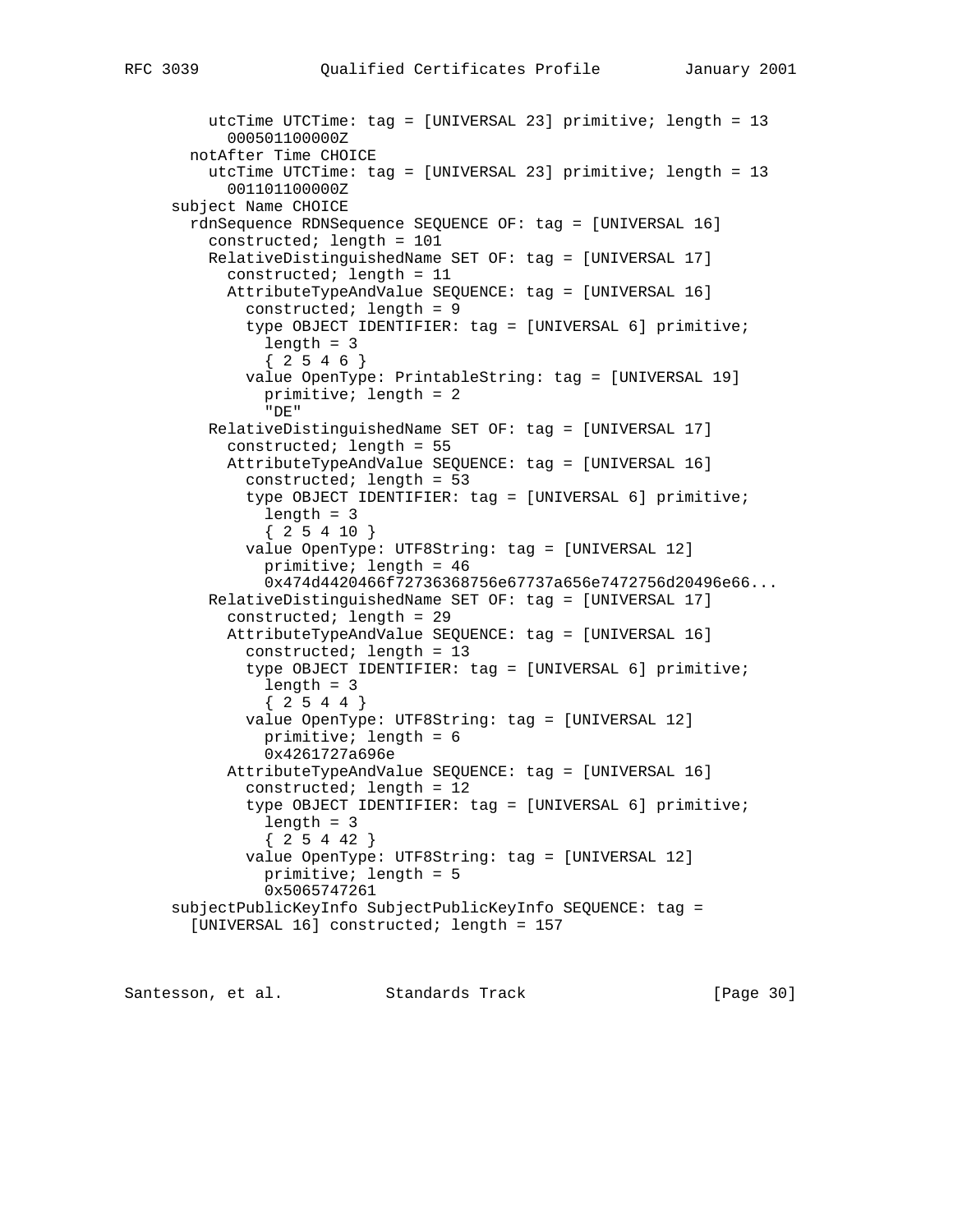```
 algorithm AlgorithmIdentifier SEQUENCE: tag = [UNIVERSAL 16]
     constructed; length = 13
     algorithm OBJECT IDENTIFIER: tag = [UNIVERSAL 6] primitive;
       length = 9
       { 1 2 840 113549 1 1 1 }
     parameters OpenType: NULL: tag = [UNIVERSAL 5] primitive;
       length = 0
       NULL
   subjectPublicKey BIT STRING: tag = [UNIVERSAL 3] primitive;
    length = 139 0x0030818702818100b8488400d4b6088be48ead459ca19ec717aaf3d1d...
 extensions : tag = [3] constructed; length = 233
   Extensions SEQUENCE OF: tag = [UNIVERSAL 16] constructed;
    length = 230 Extension SEQUENCE: tag = [UNIVERSAL 16] constructed;
      length = 100 extnId OBJECT IDENTIFIER: tag = [UNIVERSAL 6] primitive;
        length = 3
         { 2 5 29 9 }
       extnValue OCTET STRING: tag = [UNIVERSAL 4] primitive;
        length = 93 0x305b301006082b06010505070904310413024445300f06082b060...
     Extension SEQUENCE: tag = [UNIVERSAL 16] constructed;
      length = 14 extnId OBJECT IDENTIFIER: tag = [UNIVERSAL 6] primitive;
         length = 3
         { 2 5 29 15 }
       critical BOOLEAN: tag = [UNIVERSAL 1] primitive; length = 1
         TRUE
       extnValue OCTET STRING: tag = [UNIVERSAL 4] primitive;
         length = 4
         0x03020640
     Extension SEQUENCE: tag = [UNIVERSAL 16] constructed;
      length = 18 extnId OBJECT IDENTIFIER: tag = [UNIVERSAL 6] primitive;
         length = 3
         { 2 5 29 32 }
       extnValue OCTET STRING: tag = [UNIVERSAL 4] primitive;
        length = 11 0x3009300706052b24080101
     Extension SEQUENCE: tag = [UNIVERSAL 16] constructed;
      length = 31 extnId OBJECT IDENTIFIER: tag = [UNIVERSAL 6] primitive;
         length = 3
         { 2 5 29 35 }
       extnValue OCTET STRING: tag = [UNIVERSAL 4] primitive;
        length = 24 0x30168014000102030405060708090a0b0c0d0e0ffedcba98
```
Santesson, et al. Standards Track [Page 31]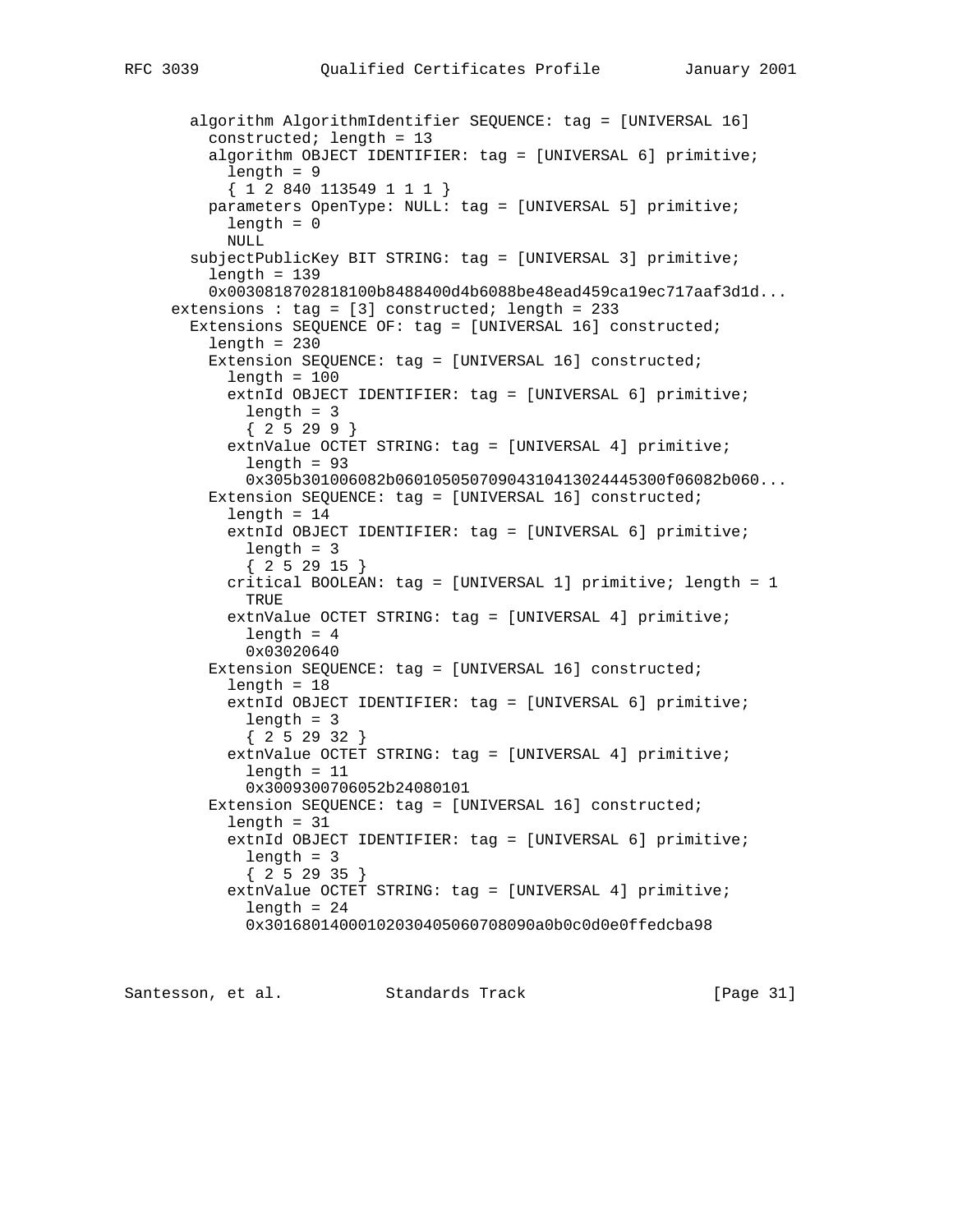Extension SEQUENCE: tag = [UNIVERSAL 16] constructed;  $length = 57$  extnId OBJECT IDENTIFIER: tag = [UNIVERSAL 6] primitive;  $length = 8$  { 1 3 6 1 5 5 7 1 3 } extnValue OCTET STRING: tag = [UNIVERSAL 4] primitive;  $length = 45$ 0x302b302906082b06010505070b01301d301b81196d756e6963697...

## C.3 DER-encoding

This section contains the full, DER-encoded certificate, in hex.

 3082030E30820277A0030201020204499602D2300D06092A864886F70D010105 05003048310B300906035504061302444531393037060355040A0C30474D4420 2D20466F72736368756E67737A656E7472756D20496E666F726D6174696F6E73 746563686E696B20476D6248301E170D3030303530313130303030305A170D30 30313130313130303030305A3065310B30090603550406130244453137303506 0355040A0C2E474D4420466F72736368756E67737A656E7472756D20496E666F 726D6174696F6E73746563686E696B20476D6248311D300C060355042A0C0550 65747261300D06035504040C064261727A696E30819D300D06092A864886F70D 010101050003818B0030818702818100B8488400D4B6088BE48EAD459CA19EC7 17AAF3D1D4EE3ECCA496128A13597D16CC8B85EB37EFCE110C63B01E684E5CF6 32291EAC60FD153C266EAAC36AD4CEA92319F9BFDD261AD2BFE41EAB4E17FE67 8341EE52D9A0A8B4DEC07B7ACC76762514045CEE9994E0CF37BAE05F8DE33B35 FF98BCE77742CE4B12273BD122137FE9020105A381E93081E630640603551D09 045D305B301006082B06010505070904310413024445300F06082B0601050507 09033103130146301D06082B060105050709013111180F313937313130313430 30303030305A301706082B06010505070902310B0C094461726D737461647430 0E0603551D0F0101FF04040302064030120603551D20040B3009300706052B24 080101301F0603551D23041830168014000102030405060708090A0B0C0D0E0F FEDCBA98303906082B06010505070103042D302B302906082B06010505070B01 301D301B81196D756E69636970616C697479406461726D73746164742E646530 0D06092A864886F70D01010505000381810048FD14D9AFE961E4321D9AA40CC0 1C12893550CF76FBECBDE448926B0AE6F904AB89E7B5F808666FB007218AC18D 28CE1E2D40FBF8C16B275CBA0547D7885B74059DEC736223368FC1602A510BC1 EB31E39F3967BE6B413D48BC743A0AB19C57FD20F3B393E8FEBD8B05CAA5007D AD36F9D789AEF636A0AC0F93BCB3711B5907

Santesson, et al. Standards Track [Page 32]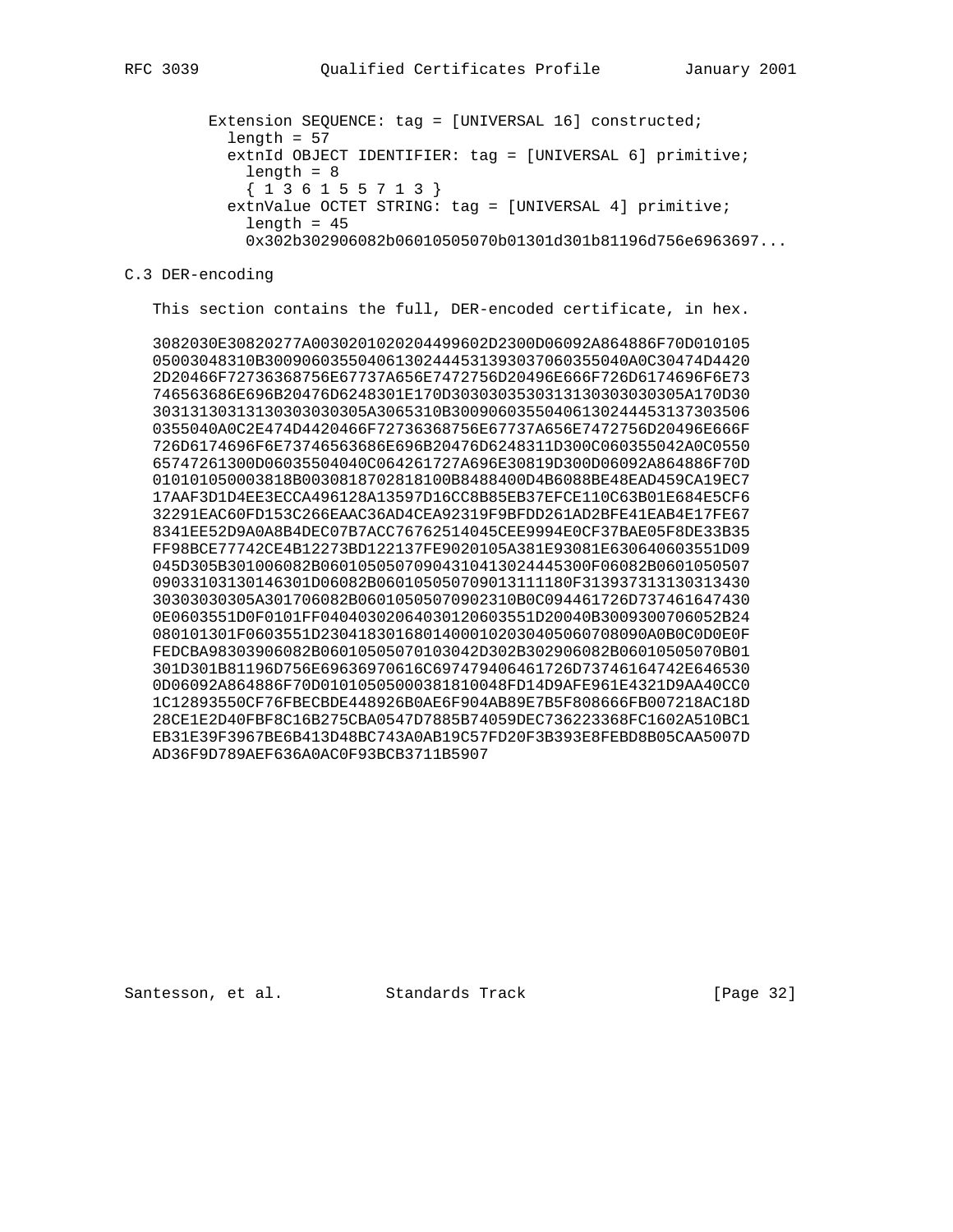# C.4 CA's public RSA key

 This section contains the DER-encoded public RSA key of the CA who signed the example certificate. It is included with the purpose of simplifying verifications of the example certificate.

 30818902818100ad1f35964b3674c807b9f8a645d2c8174e514b69a4b46a7382 915abbc44eccede914dae8fcc023abcea9c53380e641795cb0dda664b872fc10 9f9bbb852bf42d994f634c681608e388dce240b558513e5b60027bd1a07cef9c 9b6db37c7e1f1abd238eed96e4b669056b260f55e83f14e6027127c9deb3ad18 afcd3f8a5f5bf50203010001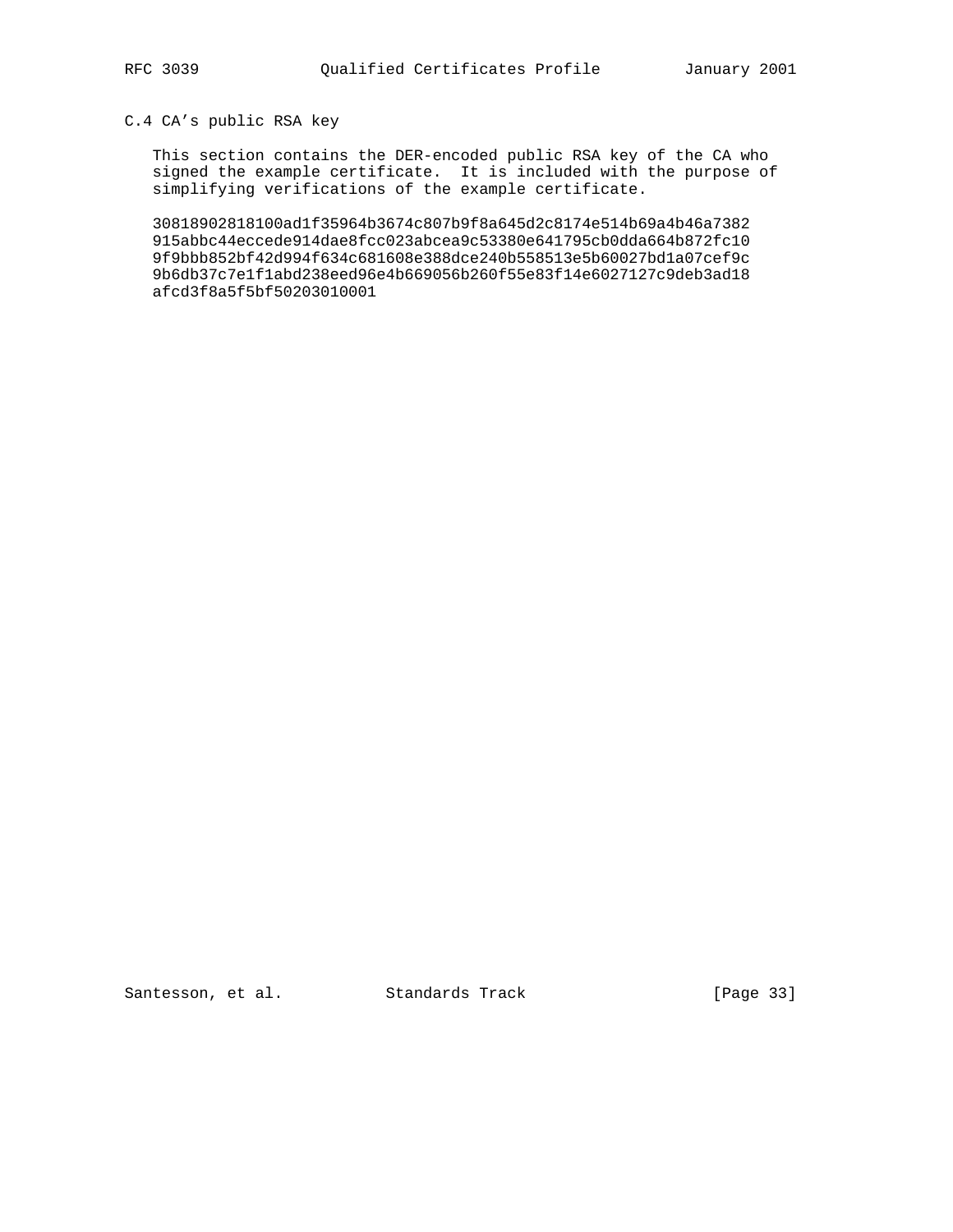Authors' Addresses Stefan Santesson AddTrust AB P.O. Box 465 S-201 24 Malmo Sweden EMail: stefan@addtrust.com Tim Polk NIST Building 820, Room 426 Gaithersburg, MD 20899, USA EMail: wpolk@nist.gov Petra Barzin SECUDE - Sicherheitstechnologie Informationssysteme GmbH Landwehrstrasse 50a D-64293 Darmstadt Germany EMail: barzin@secude.com Magnus Nystrom RSA Security AB Box 10704 S-121 29 Stockholm Sweden

EMail: magnus@rsasecurity.com

Santesson, et al. Standards Track [Page 34]